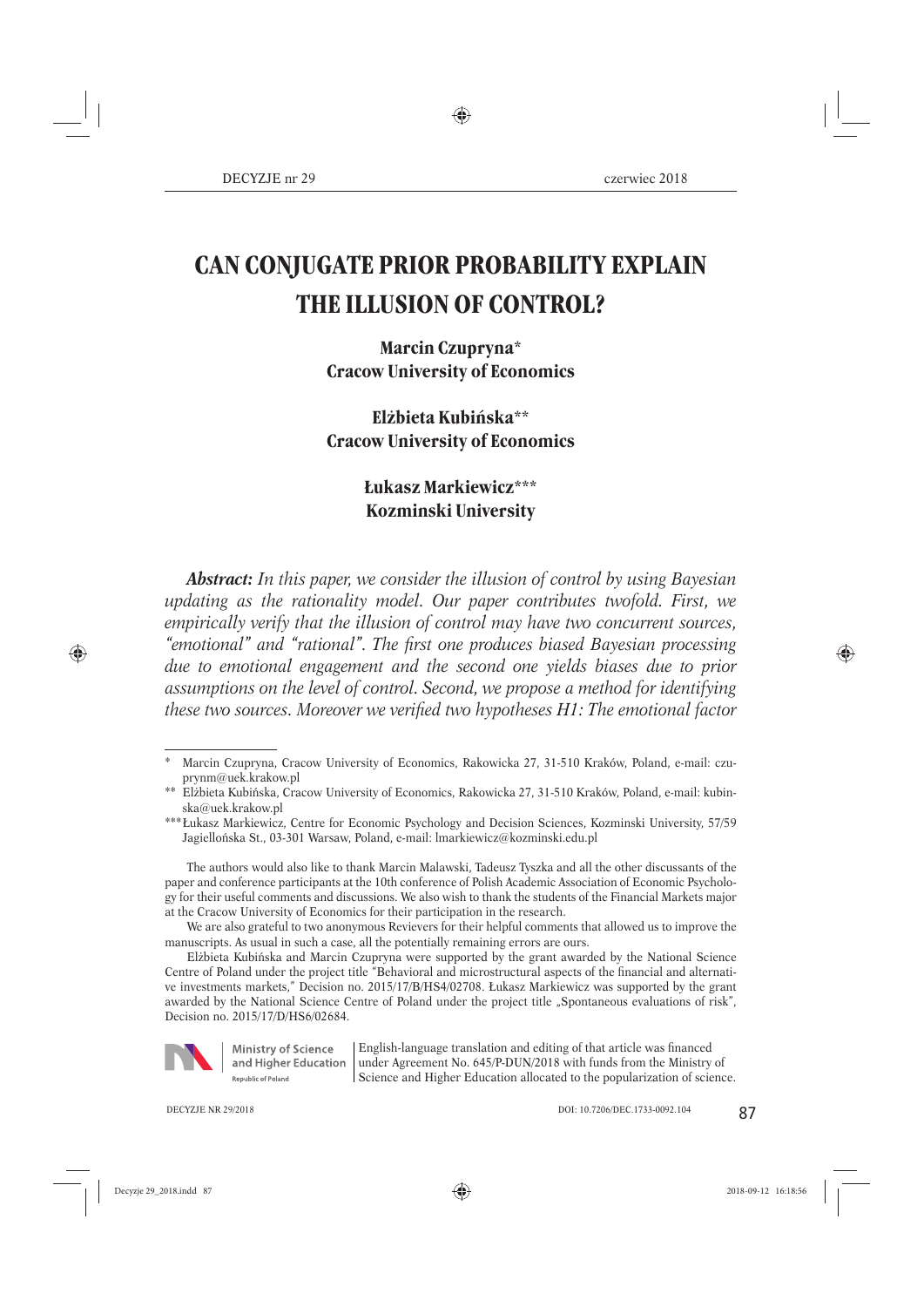*causes overestimation of the actual level of control. and H2: The rational factor is responsible for the reverse relationship between observed levels of the illusion*  of control in three separate situations, when subjects have significant control, *moderate or no control. Only the hypothesis H2 received partial empirical support.*

*Key words: overconfidence; illusion of control; emotional and rational model; Bayesian updating; conjugate prior probability.*

# **Classification codes:**

- *D81 Criteria for Decision-Making under Risk and Uncertainty*
- *D83 Search Learning Information and Knowledge Communication • Belief • Unawareness*
- *C53 Forecasting and Prediction Methods Simulation Methods*

# *CZY WNIOSKOWANIE BAYESA I ROZKŁADY SPRZĘŻONE MOGĄ TŁUMACZYĆ ZJAWISKO ILUZJI KONTROLI*

*Streszczenie: W niniejszym artykule rozważamy zjawisko iluzji kontroli, stosując wnioskowanie bayesowskie, jako model racjonalnego podejmowania decyzji. Nasz artykuł ma dwojaki wkład. Po pierwsze, sprawdziliśmy empirycznie, czy iluzja kontroli może mieć dwa równoczesne źródła: "czynniki emocjonalne" i "czynniki racjonalne". Pierwszy z nich wynika z błędów we wnioskowaniu bayesowskim z powodu emocjonalnego zaangażowania, a drugi – z wcześniejszych założeń dotyczących poziomu kontroli. Po drugie, proponujemy metodę identyfi kacji tych dwóch źródeł. Ponadto postawiliśmy i zweryfi kowaliśmy empirycznie dwie hipotezy H1: Czynnik emocjonalny powoduje zawyżenie faktycznego poziomu kontroli oraz H2: Czynnik racjonalny jest odpowiedzialny za odwrotną relację między oszacowaniami bezwzględnego poziomu iluzji kontroli w trzech oddzielnych sytuacjach, gdy podmiot ma znaczną kontrolę, umiarkowaną kontrolę lub brak kontroli nad uzyskiwanymi wynikami eksperymentu. Tylko hipoteza H2 otrzymała częściowe wsparcie empiryczne.*

*Słowa kluczowe: nadmierna pewność siebie;, iluzja kontroli, emocjonalny i racjonalny model, wnioskowanie bayesowskie, rozkłady sprzężone.*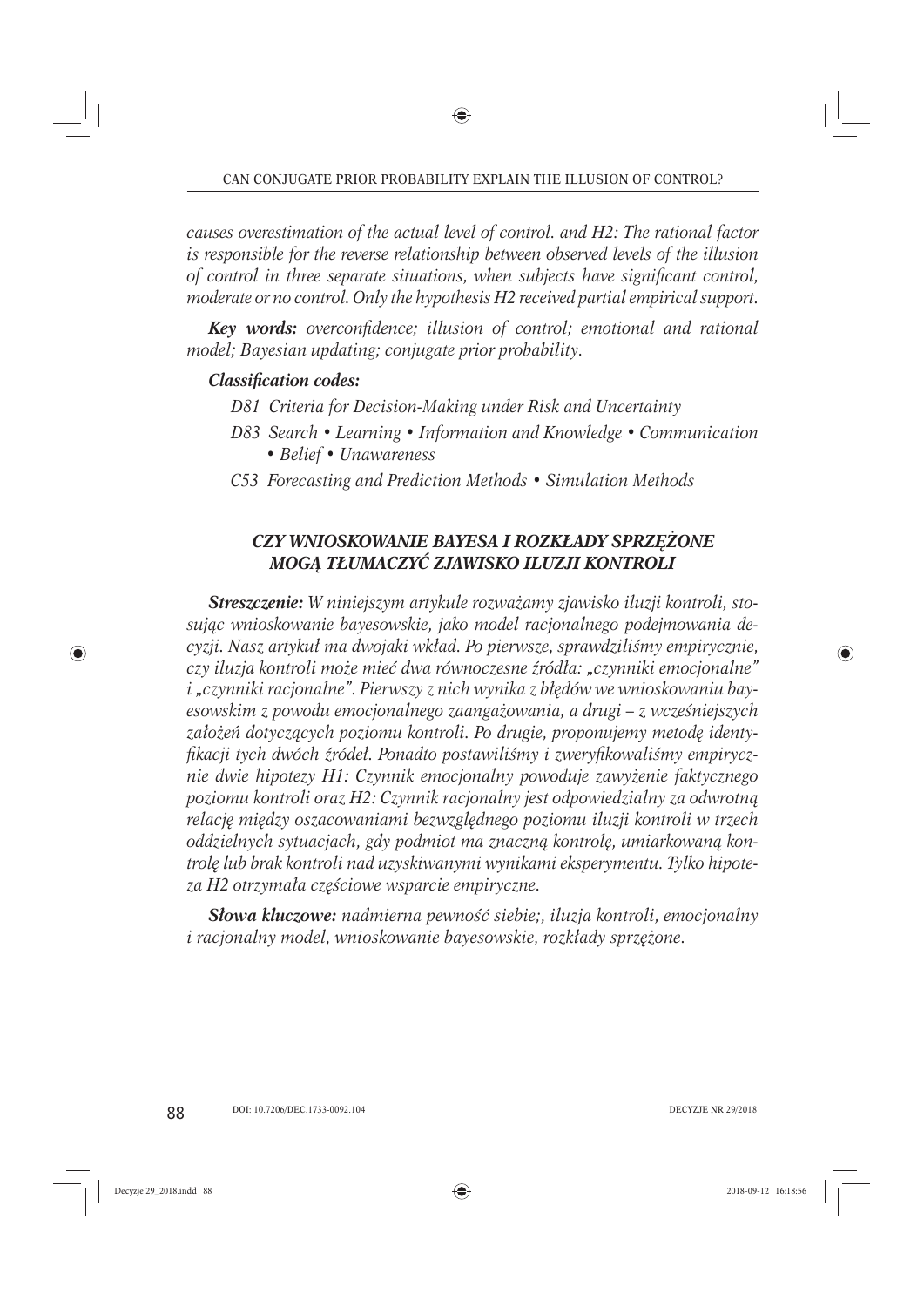## **1. INTRODUCTION**

#### **Aim of the study**

The goal of this paper is to investigate and find the probabilistic foundations of the illusion of control phenomenon, and to examine the illusion of control in a range of control levels, not only in the conditions of no real control and total control, but also for negative control when the objective probability of the desired outcome is decreased by subjects' involvement.

Illusion of control was defined as *an expectancy of a personal success probability inappropriately higher than the objective probability would warrant* (Langer, 1975, p. 313). An excellent illustration was provided by Luo (2004) in the New York Times article about pedestrian traffic lights. New Yorkers pressed the button, believing it would accelerate the appearance of the light that allowed them to cross the street. However pressing the button actually had no impact at all on the traffic lights (see also Gino, Sharek & Moore, 2011). The natural measure of the illusion of control is the difference between the perception of the own impact on the process of generating results and the objective influence on the results. This approach corresponds to the definition of the illusion of control given by Langer (1975, p. 313), where we compare *an expectancy of a personal success probability* and *the objective probability.* Gino et al. proposed a *measure for perceived success of the effi cacious action* as the difference between (a) the percentage of successes (the time the blue circle appeared on the screen) when the participant had undertaken some action (after she/he pressed the button) and (b) the percentage of successes when no action was undertaken (when she/he did not push the button, see. Gino et al., 2011, p.110. Due to the illusion of control, subjects think that they can increase the chance of success if they are more involved in the random process. They believe in higher chances of success if they can select the winning numbers in a lottery game or directly roll a die by themselves, (Dunn & Wilson, 1990; Langer, 1975).

There is a dispute in the literature if the illusion of the control is a part of the broader phenomenon of overconfidence. Several manifestations of overconfidence have been identified (overestimation of one's actual ability, performance, level of control, or chance of success), overplacement (people believe themselves to be better than others), and excessive certainty regarding the accuracy of one's beliefs (overprecision). Thus illusion of the control is a special case of overestimation, where perceived control, rather than ability, is overestimated (Presson & Benassi, 1996). There is no agreement as to whether these propensities are manifestations of one (Griffin & Brenner, 2004, Burson, Larrick, & Klayman, 2006; Larrick, Burson, & Soll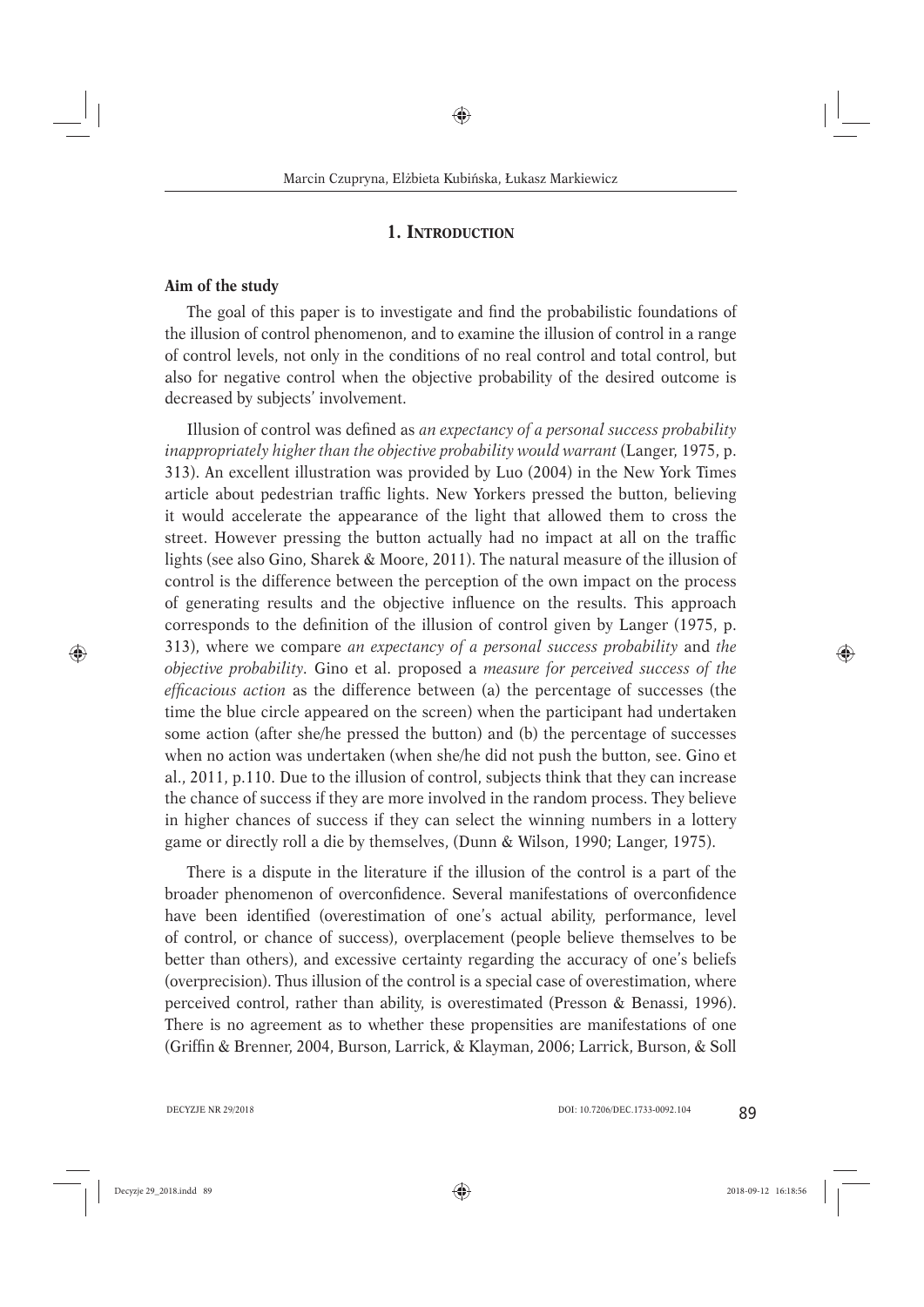2007) or several different psychological phenomena (Moore, 2007; Moore & Healy, 2008; Glaser & Weber, 2007).

Traditionally, the research paradigm was focused on the situation when the subjects have no (or little) real control over the outcomes of the random phenomenon and are asked about their perceived control. Usually the perceived control was higher than the real control, people overestimated their control, and this resulted in the existence of the illusion of control. This approach impedes the identification of control underestimation, since it is impossible to underestimate the value that equals zero. Some researchers were focused not only on uncontrollable tasks with zero real control, but also on controllable tasks with positive control. By positive control, we mean the situation when the objective probability of the desired outcome is increased by subjects' involvement. Different levels of the real control provide the possibility for making research on the illusion of control when both over – and underestimation of real control is possible. Alloy & Abramson (1979), in their "button-light" experiment, provided such a research schema that enabled subjects to either underestimate or overestimate their real control. Subjects were presented the sequence of yellows lights and interchangeably, in a random way, green or red lights. The subjects had an option of pressing or not pressing a button within three seconds after the yellow light came on. The experimental conditions varied the frequency that the green light came on after the subject pressed the button or did not press the button. Each subject was given 40 trials of the task. After this was done, each subject was given a printed Judgment of Control scale that ranged from 0 to 100 and asked to indicate the amount of control they had over the onset of the green light. The results showed that subjects tend to underestimate their control when it is high and overestimate it when it is low. A similar experimental design was used by Gino et al. (2011). They stated that people underestimate their real control when they have it, but overestimate it when they do not have real control.

Gino et al. (2011) also posed the problem: *how exactly regressive judgments might arise in illusion of control* with the suggestion for further research: *We believe that regressive judgments result from the following simple model: Observed frequency of an event (which may be close to the true frequency of the event) plus error plus prior beliefs. In this model, the error term would incorporate both psychological factors and random noise* (p 112)*.*

#### **Introductory example**

Let us assume, as an simplified example that the participant takes part in an experiment, that consist of two tasks. In the first task the participant observes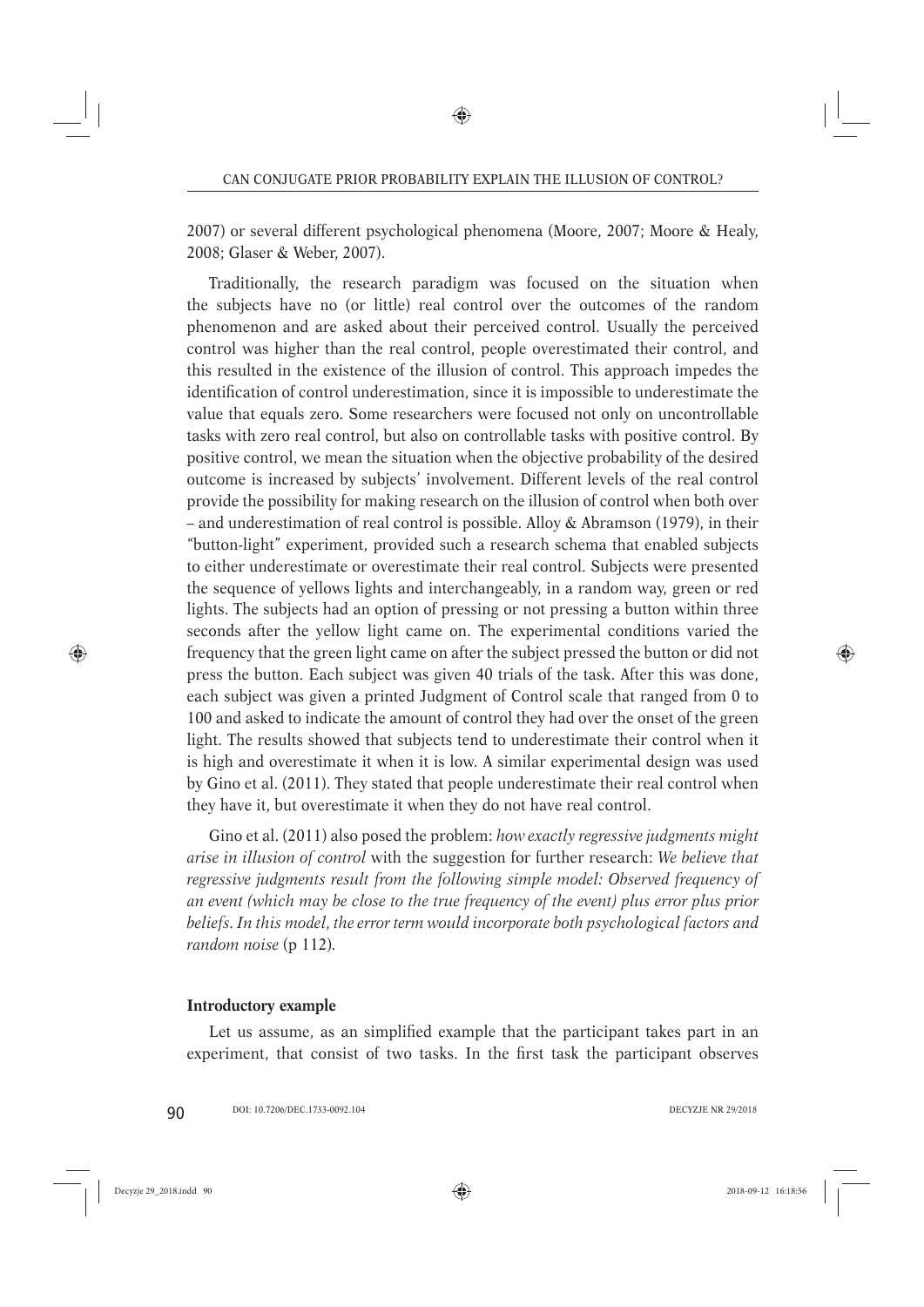a series of 5 random results and each of them can either be a success or a failure. The participant knows that the results are statistically independent and that the unknown success probability is constant. Moreover the success probability is controlled by steering in each of the five observed experiment results. In such a situation, we say that a participant is involved. The value of the real and unknown success probability is 0.75.

An illustrative example of the Bayesian updating process in presented in Figure 1. The participant believes about unknown success probability can be mathematically represented as a density function of the random variable over possible success probabilities. E.g. participant may think that with the probability 90% the probability of a success in the experiment is lower than 50%. First the participant start with uninformative prior (she/he knows nothing) about potential probability value (top left graph, with uniform distribution). Moreover participant assumes that each value from the range  $[0,1]$  is equally probably. Having observed the first success the participant updates her/his beliefs about the unknown success probability, Now the participant presumes that it is more likely that the success probability has rather a higher than lower values (a posteriori distribution presented in the top middle graph). The updating process can be described more formally by the Bayesian formula:

$$
P(\theta|D) = \frac{P(D|\theta) \times P(\theta)}{P(D)}\tag{1}
$$

Where  $\theta$  is unknown success probability,  $P(\theta)$  represents a prior distribution (equals 1 – non informative prior – in a first updating step),  $P(D|\theta)$  is the conditional probability of observing the data (success or failure in our case) for a specific value of success probability:  $\theta$  for the observed success and  $1 - \theta$  for the observed failure,  $P(D)$  represents marginal likelihood of the observed data and  $P(\theta|D)$  is a posterior distribution having taken the data evidence into consideration.

Having observed the second success the participant updates her/his beliefs presuming that it is even more likely (than when observed first success) that the success probability has rather a higher than lower values (top middle graph). Later first failure and then two successes are observed. Mathematical representation of the participant beliefs about unknown success probability is presented in the bottom row of the Figure 1.

Having finished the experiment the participant is asked about her/his perceived probability of success. A participant answers 0.7. So the real probability when involved is 0.75, the estimated probability when involved is  $0.8 = 4$  (number of successes) / 5 (number of trials) and the perceived probability when involved is 0.7.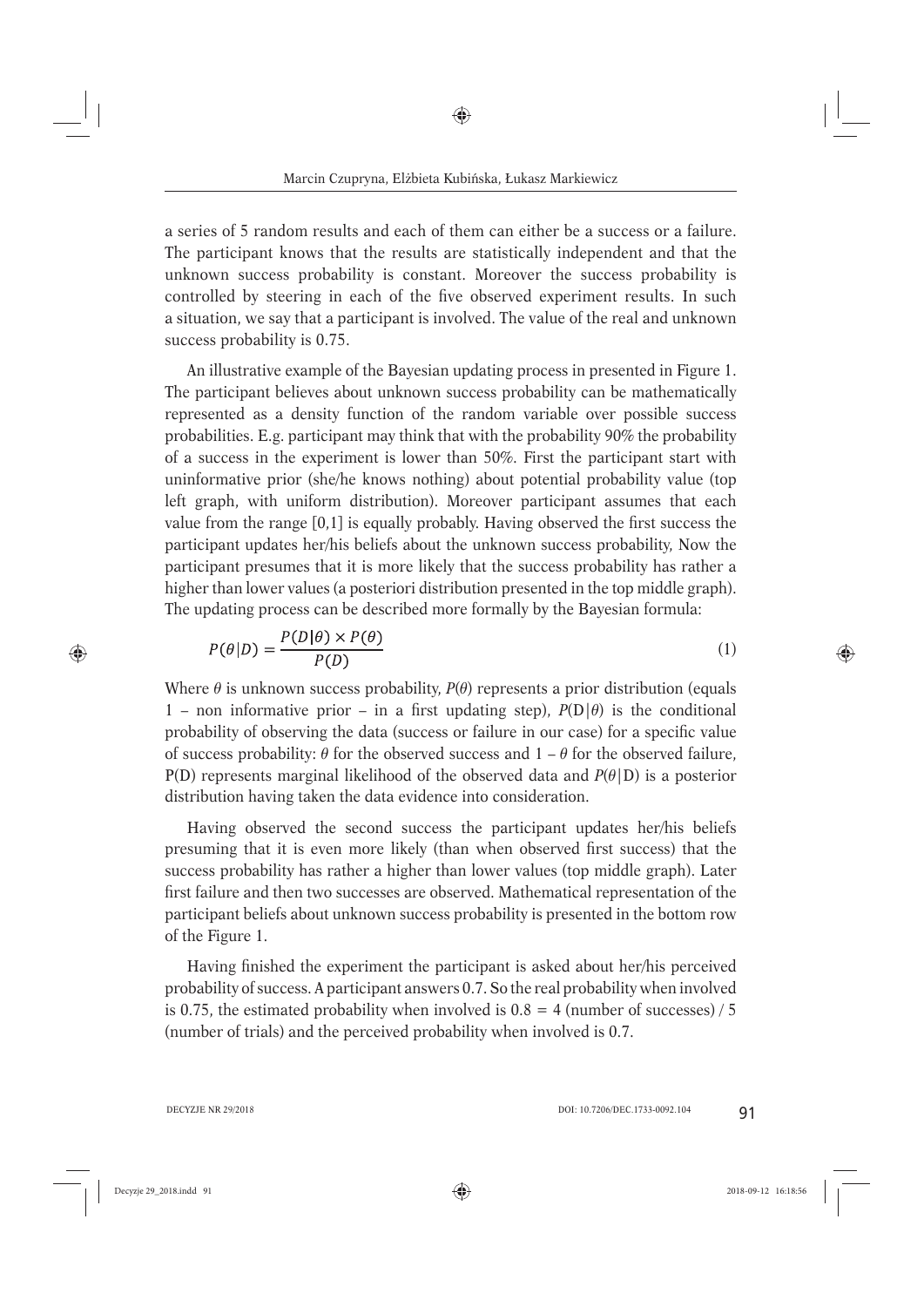

*Figure 1.* **Example of Bayesian updating process. The participants starts with an uninformative prior (top left graph) and then consecutively updates her/his beliefs observing first success, then second success, then a failure, then third success and as a last the forth success**

The value of the cumulated distribution function of the final posteriori distribution (Figure 2) of the perceived probability (0.7) is 0.42.



*Figure 2***. Example of Bayesian updating process. Cumulated distribution functions representing participant beliefs after the first task of the experiment**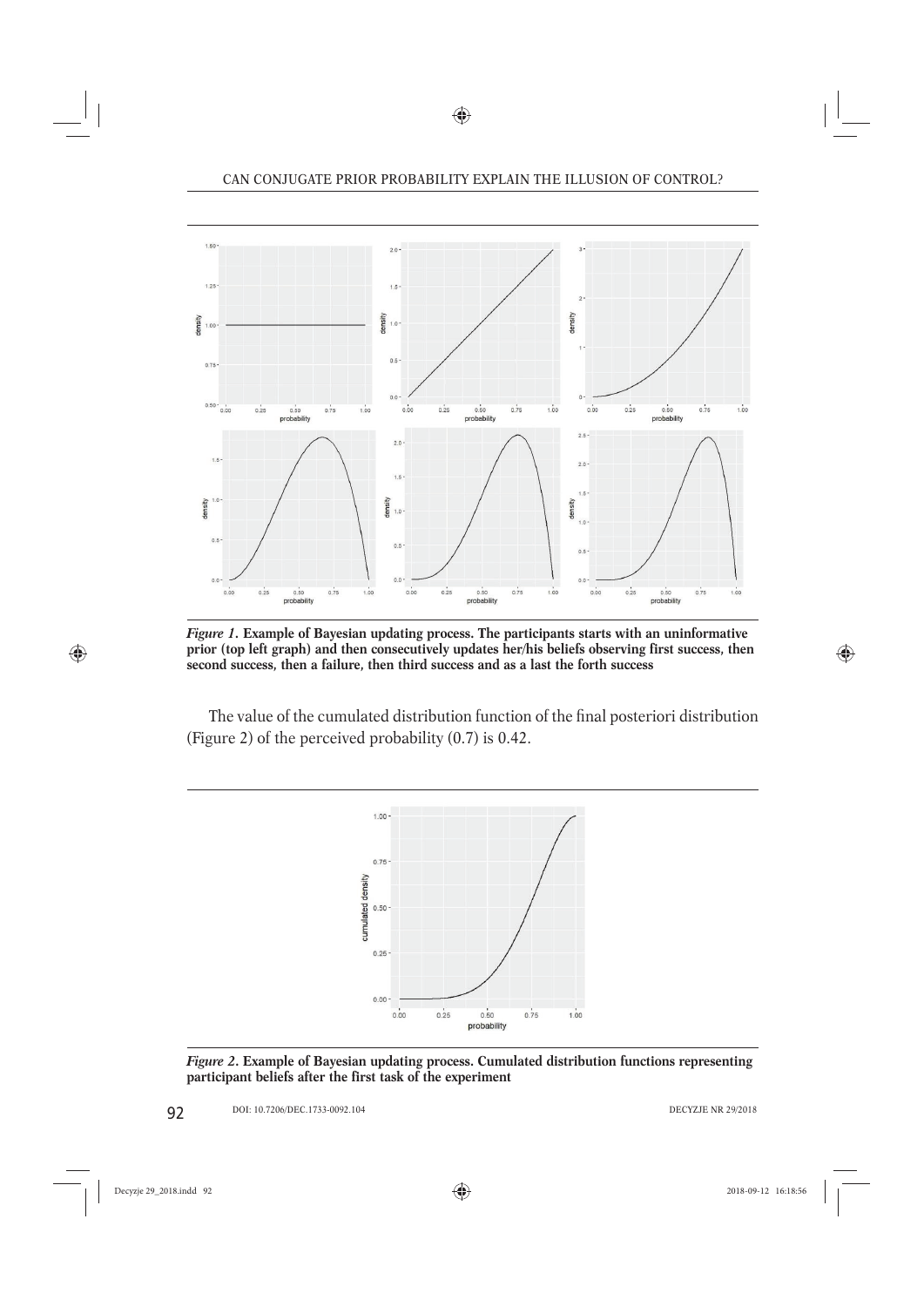In the second task the participant observes but does not control a series of 5 experiments results. In such a situation we say that a participant is not involved. Analogous results are the real probability when not involved is 0.5, the estimated probability when not involved is 0.4 and the perceived probability when not involved is 0.45.

We may calculate the real control (RC) as the difference between real probabilities when involved and when not involved:  $RC = 0.75 - 0.5 = 0.25$ . Analogously the estimated control (EC) equals  $0.8 - 0.4 = 0.4$  and the perceived control (PC) equals  $0.7 - 0.45 = 0.25$ . In such a case estimated illusion of control (IOC) which is the difference between perceived and estimated control equals  $0.25 - 0.4 = -0.15$ .

## **Definitions**

**Table 1**

Formal definitions of the illusion of control and Bayesian updating are introduced in this paragraph. For readers convenience the main symbols used in this and following paragraphs are summarized in the Table 1.

| Table 1<br>Symbols used                 |                                                                                            |
|-----------------------------------------|--------------------------------------------------------------------------------------------|
| Symbol                                  | Meaning                                                                                    |
| $P_I$                                   | Real/correct probability when involved                                                     |
| $P_N$                                   | Real/correct probability when not involved                                                 |
| $P_I^P$                                 | Perceived probability when involved                                                        |
| $P_N^P$                                 | Perceived probability when not involved                                                    |
| $P_I^E$                                 | Estimated probability when involved                                                        |
| $P_N^E$                                 | Estimated probability when not involved                                                    |
| $P_{\{I,N\}}^{\{, P, E\}}(i)$           | Value of the relevant probability at round i                                               |
| $N_I, N_N$                              | Numbers of trials when involved and when not involved                                      |
| $N_I^{\,\,\prime}$ , $N_N^{\,\,\prime}$ | Numbers of successes when involved and when not involved                                   |
| $B(\alpha,\beta)$                       | Beta distribution with parameters a and b                                                  |
| $F_l^i(.)$                              | Cumulative distribution function for posteriori distribution for round i when involved     |
| $F_N^i(.)$                              | Cumulative distribution function for posteriori distribution for round i when not involved |
| $\tilde{F}_I^i(.)$                      | $F_i^i$ ( ) with lower and upper tails exchanged for negative real control case            |
| $\tilde{F}_N^i(.)$                      | $F_N^i(.)$ with lower and upper tails exchanged for negative real control case             |
| $\tilde{F}_{I}^{1,9}$                   | Vector of the 9 values of $\tilde{F}_I^i(.)$ at $P_I^P(i)$ for $i = 1,,9$                  |
| $F_I^{1,9}$                             | Vector of the 9 values of $F_N^i(.)$ at $P_N^P(i)$ for $i = 1,,9$                          |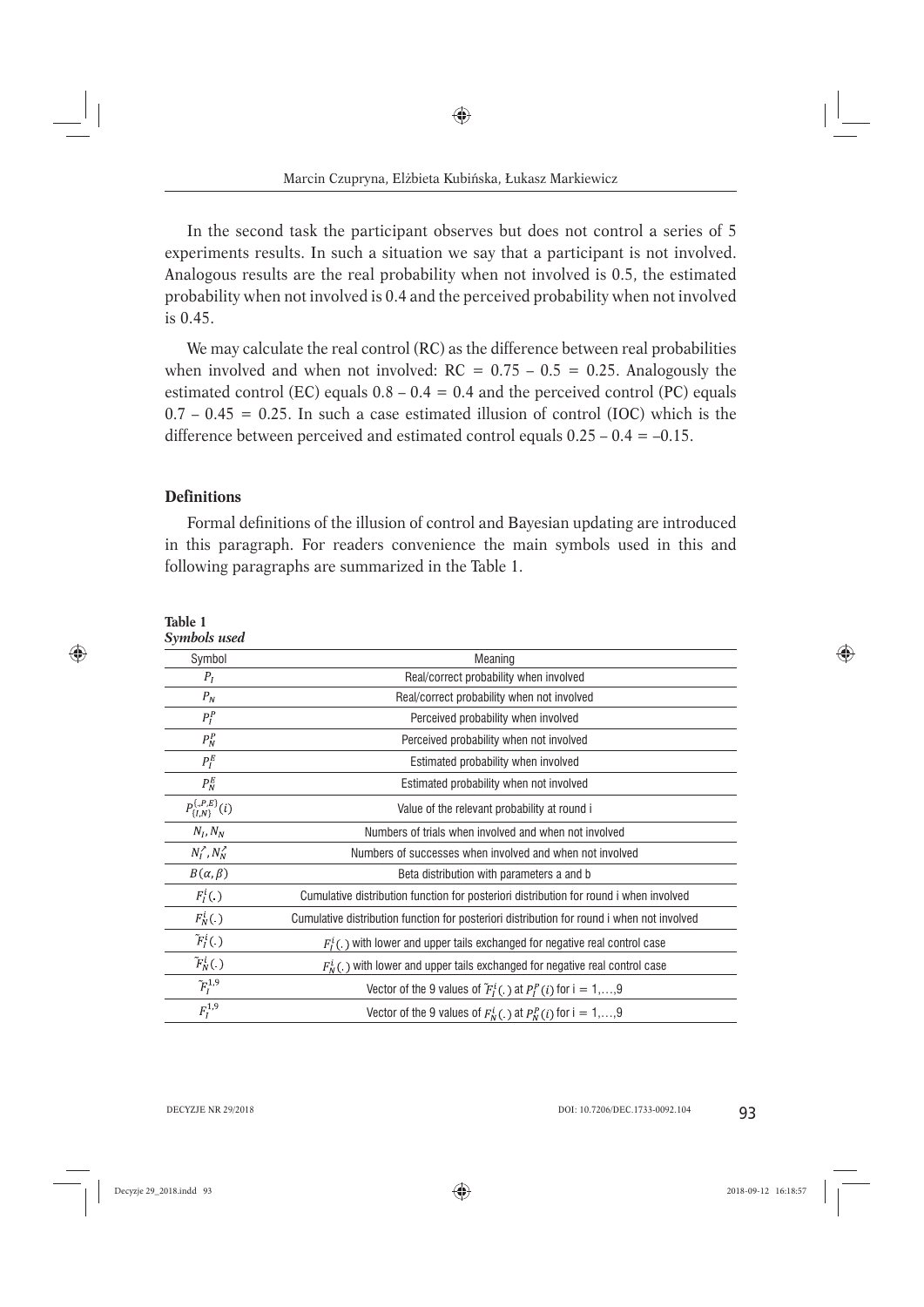In order to formalize the proposed measure of the illusion of control as the difference between the perception of the subject's own impact and the objective influence on the process-generating results, some symbols are now introduced. Actual/correct probabilities are represented by symbols  $P_I$  and  $P_N$  and estimated/ perceived probabilities are assigned to  $P_l^P$ ,  $P_N^P$ , respectively for probabilities while subjects are involved (lower index *I*) and not involved (lower index *N*) in the outcomes generating process. The real control is defined by the difference between correct probabilities  $RC = P_I - P_N$ , while the perceived control is the difference between estimated probabilities  $PC = P_I^P - P_N^P$ . The measure of the illusion of control is given by the formula<sup>1</sup>:

$$
IOC = PC - RC
$$
 (2)

We can state, with reference to real control *RC*, the conditions of no control (*RC* = 0), positive control (*RC* > 0), or negative control (*RC* < 0), while the illusion of control *IOC* informs us about underestimating (*IOC* < 0) or overestimating (*IOC* > 0) the actual control. The value of real control *RC* is a theoretical one. People do not know the exact parameters of the process-generating the outcomes; they can only discover the value of estimators of actual/correct probabilities. Assuming that the outcomes generating process in one step has a Bernoulli distribution and the subject was *NI* times involved in that process (for example, by pressing a traffic light button like New York pedestrians), while  $N<sub>N</sub>$  times she/he was only observing outcomes without being involved, we obtain the binomial distribution. Then estimators of correct probabilities  $(P_I^E \text{ and } P_N^E)$  are given by frequencies:

$$
P_I^E = \frac{N_I^2}{N_I} \tag{3}
$$

and

$$
P_N^E = \frac{N_N^2}{N_N},\tag{4}
$$

where  $N_t^{\gamma}$  and  $N_w^{\gamma}$  stand for the number of successes when the subjects were involved and not involved, respectively. Next, the empirical control is given by the formula  $EC = P_I^E - P_N^E$ , and then the estimate of the illusion of control is going to be  $IOC<sup>E</sup> = PC - EC.$ 

To analyze the exact magnitude of changes of probabilities  $P_l^P$ ,  $P_N^P$  in Bayesian inference, the beta distribution has to be considered, that is the conjugate prior probability distribution for the binomial distributions (Raiffa & Schlaifer, 1961;

<sup>&</sup>lt;sup>1</sup> We apply this formula in the cases of positive or no control, however this is normalized by multiplying by -1 in the case of negative control to have the same interpretation for under- or over-estimation of one's influence on the results.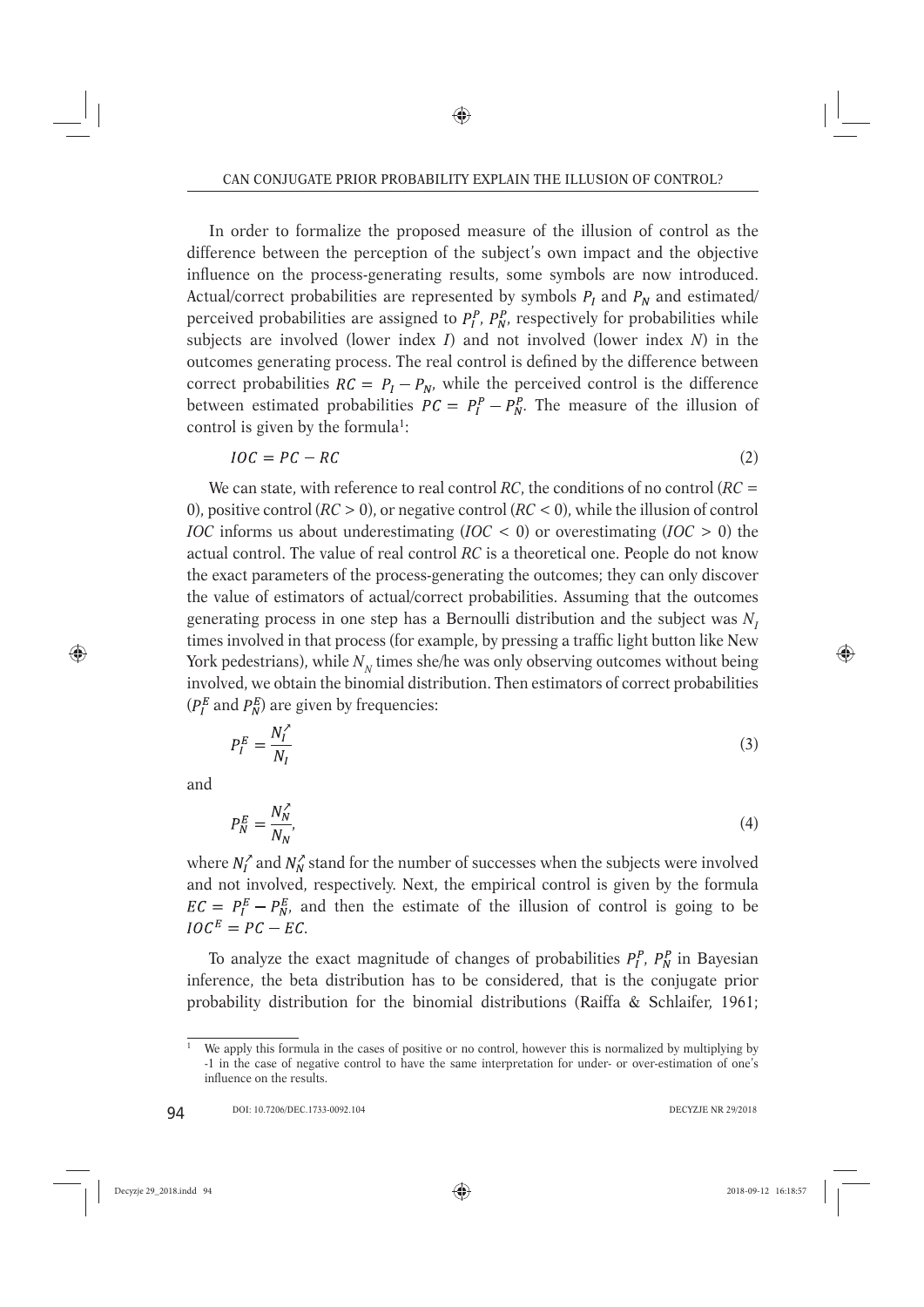McCausland & Marley, 2013; Turner & Van Zandt, 2012). The beta distribution, as a conjugate prior probability distribution, describes the initial knowledge for probability of success and is given by the following probability density function:

$$
f(x|s,f) = \frac{x^s(1-x)^f}{B(s+1,f+1)}
$$
\n(5)

where *s* is the number of successes,  $f$  is the number of failures and  $B(.,.)$  stands for the beta function  $B(\alpha, \beta) = \int_0^1 t^{\alpha-1} (1-t)^{\beta-1} dt$ .

On the other hand, if we assume that subjects are trying to specify correct probabilities ( $P_I$  and  $P_N^P$ ), then they should give their estimates ( $P_I^E$  and  $P_N^E$ ) for which the cdf of conjugate prior probability distributions are equal to the mode values  $\frac{s}{s+t'}$ so the empirical distribution should not be different from the vector of modes.

#### **The proposed model literature background**

We postulate that the illusion of control has two sources, one is connected with the involvement effect (Langer 1975, Dunn & Wilson, 1990), which we will call the emotional factor (this factor results from the involvement in the control activity), and the second one is caused by the prior assumption of subjects about their own influence (level of control) on the process, and we refer to this as the rational factor (this factor is independent from the control activity). The emotional factor is linked to *psychological infl uences*, while the rational factor is linked to *prior beliefs*. We also propose an exact measure of the illusion of control effect based on Bayesian updating of probabilities. By using a conjugate prior probability distribution in the case of the illusion of control, we obtain the normalization process of probabilities transformations for every individual, which allows us analyze the illusion of control phenomena in the entire spectrum of probabilities at the individual level.

We assume that the illusion of control can be explained by the fallacious use of Bayes' rule while estimating perceived level control (Moore & Healy 2008). Many psychological phenomena were explained by incorrect Bayesian updating of prior probability distributions, like the conservative heuristic (Edwards, 1968) or the base rate fallacy (Bar-Hillel 1980), the representativeness heuristic (Kahneman et al., 1982), the prosecutor's fallacy (Thompson and Schumann, 1987) or even the prediction of binary events (Scheibehenne & Studer, 2014). Moore & Healy (2008) proposed a model based on Bayesian belief-updating processes to explain the mechanism of making judgments about people's performances depending on the task difficulty. Within the model, they describe in a unified way the mechanism underlying three overconfidence forms, i.e., overestimation of one's actual performance, overplacement of one's performance relative to others, and excessive precision in one's beliefs. The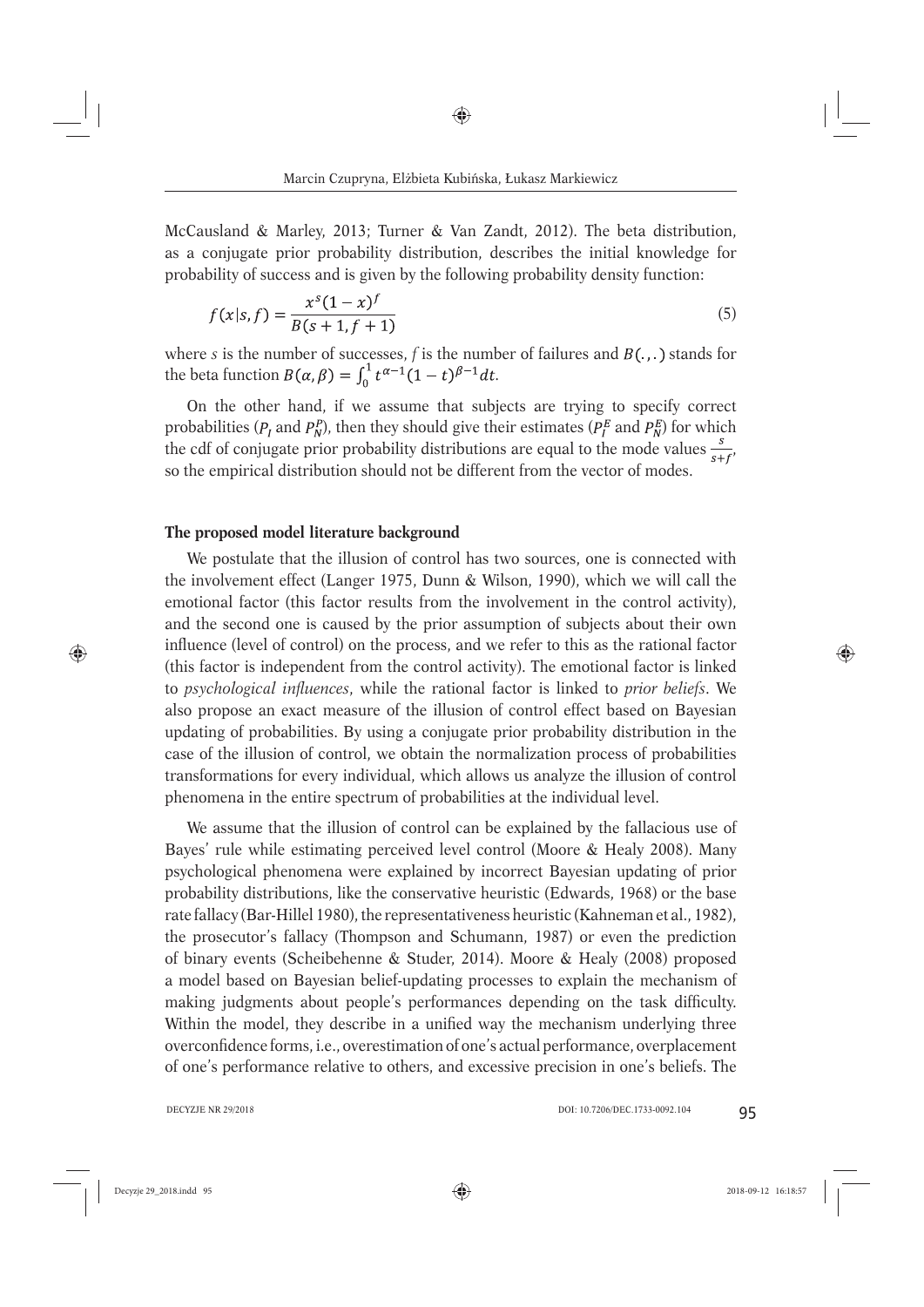model proposed by Moore & Healy (2008) describes only the direction in which subjects update their beliefs to new information. In our approach, we refer not only to directional changes, but also to the exact magnitude of Bayesian bias in judgments about the probability of success level within the illusion of control effect.

Within the Bayesian approach to the illusion of control, two aspects of underlying distributions are analyzed. The first is related to systematic differences in Bayesian updating of probabilities while people are involved in the outcomes generating process and when they are not (Dunn & Wilson, 1990); we call this the emotional factor. Within this factor, we suggest that people exaggerate their own impact on the process. The second factor is connected with systematic differences in updating a posteriori probabilities due to prior assumption about subjects own control level. (Alloy & Abramson 1979, Gino et al. 2011); we call this the rational factor. This division is consistent with dual-process theories (see the overviews by Evans & Stanovich (2013), and Osman (2004)) that emphasize that information is processed in two parallel underlying systems: the experiential system (System1) devoted to intuitive thinking and the rational system (System 2) devoted to analytical thinking.

The general hypothesis states that **the illusion of control can be explained by both prior believes used and systematic biases in Bayesian updating of probabilities.** It can be stated in two operational hypotheses connected with the proposed emotional and rational models<sup>2</sup>. Based on the emotional model, which proposes different Bayesian updating when people are involved and not involved in the outcomes generating process, we can propose Hypothesis H1.

# **H1: The emotional factor causes overestimation of the actual level of control.**

The rational model, which is focused on different Bayesian updating caused by prior assumptions about the level of control, causes differences in the illusion of control level depending on the level of control. The illusion of control depends not only on the directional changes of probabilities, i.e., if they are positive or negative, but also on the magnitude of those changes with respect to the assumed level of prior control. This leads us to the second hypothesis:

**H2: The rational factor is responsible for the reverse relationship between observed levels of the illusion of control in three separate situations, when subjects**  have significant control moderate or no control.

<sup>&</sup>lt;sup>2</sup> The presented approach to analyze the illusion of control by means of posteriori distributions when subjects are involved in the process or not and when they have control or not was motivated by the Copula function (Colonius, 2016). The Copula function is a joint distribution that is used to describe the dependence between random variables that are represented by marginal probability distributions. In our reasoning, two a posteriori distributions (when subjects are involved in the process and they are not) play the role of marginal probability distributions, while the a posteriori distributions (when subjects have positive or negative control or they do not have control at all) reveal dependence between marginal variables.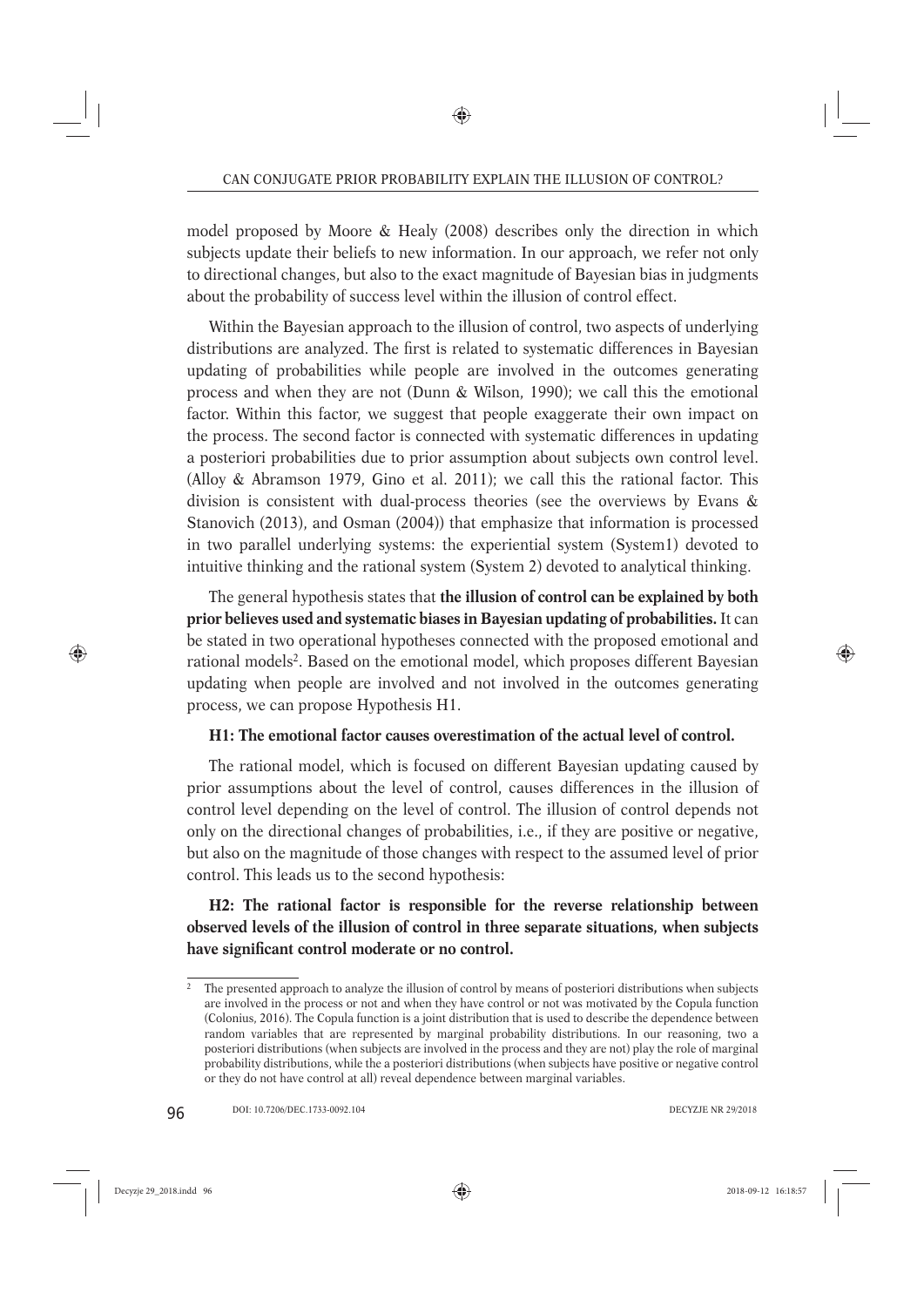As in the case of System 1 and System 2 for information processing (Osman, 2004), we do not assume that one of the models proposed for the illusion of control is predominant. We assume that the proposed models should be identified at the individual level and the methodology, which is described in the next section, can be used for that purpose.

## **The proposed model general idea and examples**

The phenomenon of illusion of control can be represented graphically, see Figure 3. We consider three different real control levels (no real control, positive real control and negative real control). For each control level we consider two situations: without involvement (the participant was not involved in results generation, she/he did not steer) and with involvement (the participant was involved, she/he did steer). If the process of steering has real effect on the experiment result was dependant on the level of real control. In case of no real control participants efforts put in steering had no real effect, in case of positive control steering increased probability of success, while in case of negative control decreased the success probability. We illustrated the cases when participant could correctly guess real probabilities when not involved but overestimated the impact of the steering process (her/his control). Perceived probabilities were higher in case of no or positive control, respectively lower in case of negative control than the real/estimated probabilities.

Exemplary distributions for three different levels of real control are presented in Figure 3.

If we assume that the effect of emotional factor is bigger than the magnitude of error in the case of no involvement, then in the cases of no real control and of positive control, we predict positive illusion of control; while in the case of negative real control, there is also negative illusion of control. We propose to measure the illusion of control as the difference between the perception of subject's own impact on the process-generating results and the objective influence on the results. The subject's own impact is estimated by the difference between the assessed probability level when the subject is involved and when he/she is not involved (the difference between the levels at lower and upper panel marked by the red lines). The objective influence is measured by the difference between objective probabilities (the difference between the levels at lower and upper panel marked by the black lines). In the cases of no real control and of positive control, the differences between probabilities have a positive value, so we observe the positive illusion of control due to the fact that the distance between the red lines (subjective impact on the process) is bigger than the distance between the black lines (objective influence). In the case of negative real control, the differences between probabilities have a negative value, which results in a negative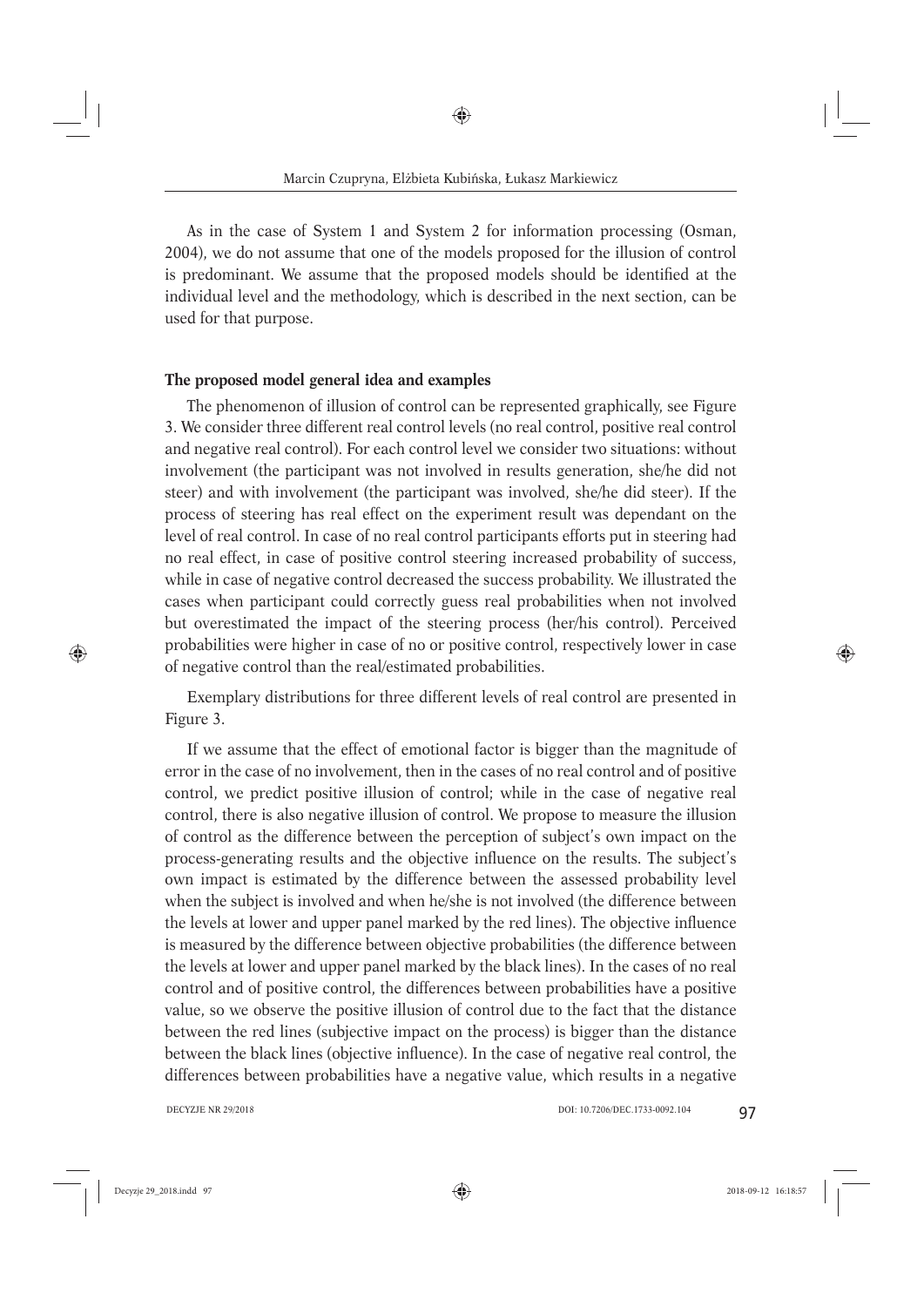illusion of control measure. In "emotional" illusion of control, the bias is due to different Bayesian updating when people are involved in the process and when they are not involved, but not due to prior assumptions on the level of control.



*Figure 3.* **Cases of exemplary distributions defined by different relative placement of objective and estimated probabilities within the emotional factor. The densities of the posteriori distributions in the Bayesian updating process are represented by the black lines: probability of success are on x axis and the respective densities on y axis, see also Figure 1. The upper graphs present exemplary distributions when subjects are not involved, while the lower graphs present distributions when subjects are involved; the levels of correct probabilities are marked by black lines, while the perceived ones by red lines. The arrows indicate the level of real control**

The second factor influencing a posteriori distributions, called the rational factor, is connected with systematic differences in updating a posteriori probabilities due to the prior assumptions about the level of control when people are involved in the outcomes generating process (Moore & Healy, 2008). We assume that subjects expect to have moderate impact on probabilities of success that is consistent with the direction of objective impact. In the case of no control, subjects previously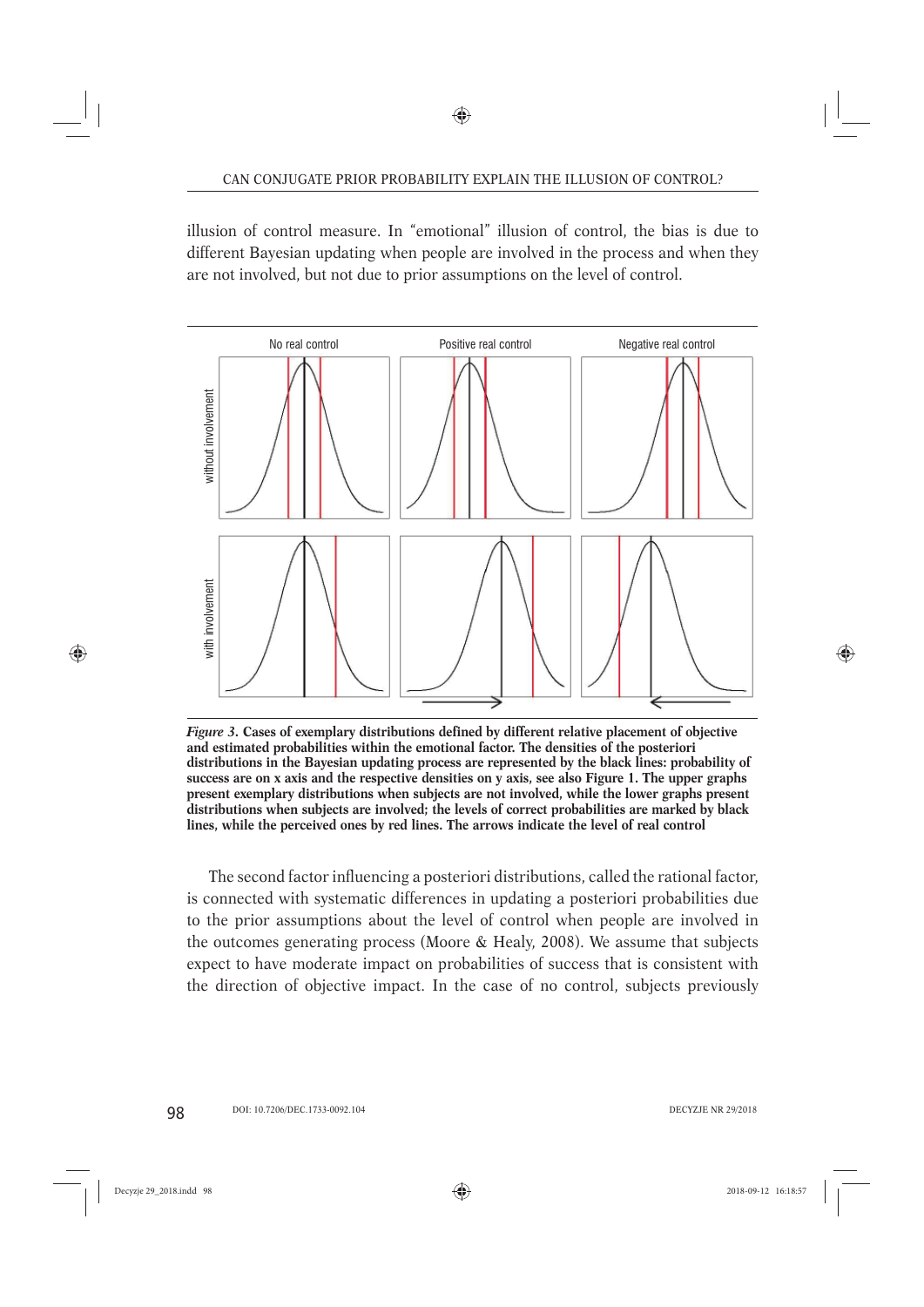assumed positive impact and they expect an increased probability level when they are involved. We presume that people can quite accurately estimate the difference between observed probabilities of success when they are involved in the process and when they are not. We assume that people are better at estimating the differences rather than the point values of any physical value. It is analogous to the value function in prospect theory, with the domain defined over the relative changes (gains and losses) rather than final states of wealth (Kahneman  $&$  Tversky, 1979). Based on the observed difference between probabilities, subjects modify the prior assumptions about the level of their control. We believe that a prior level of control works as an anchor (Tversky and Kahneman, 1974) and the subject uses this to underweight sample information (Edwards, 1968, Moore & Healy, 2008). Due to this, we can distinguish three scenarios, depending on the relative relationship between the prior and the observed control.

The first scenario takes place if the prior level of control is bigger than the observed one. Subjects will try to assess probabilities of success when they are involved in the process-generating results and they are not involved, in such a way that the difference between their probability estimates will be bigger than the objective difference. This is shown on Panels A, B and E in Figure 4. The distance between the green lines reflects the prior level of control and the distance between the black lines is the objective control, while the distance between red lines is the final perceived control. In the case of no real control (Panel A) and moderate positive control (Panel B), we observe the positive illusion of control level; while in the case of moderate negative control (Panel E), we have the negative illusion of control. The second scenario is when the prior level of control is close to the observed one. Then subjects will make quite accurate estimates of probabilities, making random errors around the objective probabilities. This is the case when the real control is at a moderate level similar to the assumed prior. This is shown on the Panels C and D in Figure 4. In both cases, we do not observe significant values of the illusion of control measure. The third scenario is when the observed control is significantly larger than the prior moderate level of control. In this scenario, due to the smaller prior, subjects will try to assess probabilities of success in such a way that the difference between their estimates will be smaller than the objective one. This is illustrated on Panels E and G. In the case of significant positive real control, we observe negative values of illusion of control (Panel E); while in the case of significant negative real control, we observe positive values of illusion of control (Panel G).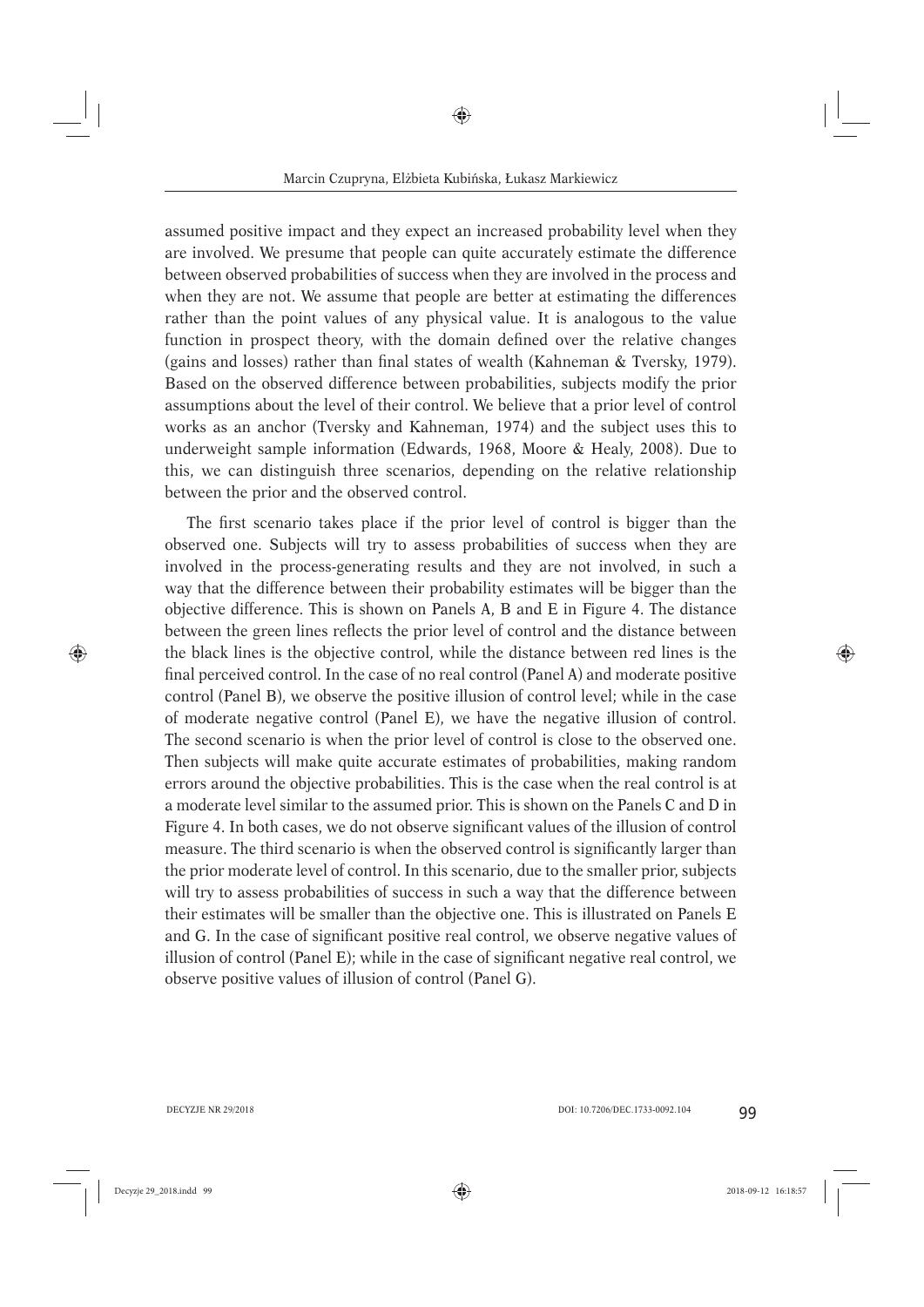

*Figure 4***. Cases of exemplary distributions defined by different relative placement of objective, estimated, and prior probabilities within the rational factor. The upper graphs present exemplary distributions when subjects are not involved, while the lower graphs present distributions when subjects are involved; the levels of correct probabilities are marked by black lines, the perceived/estimated ones by red lines, while the prior levels by green lines.**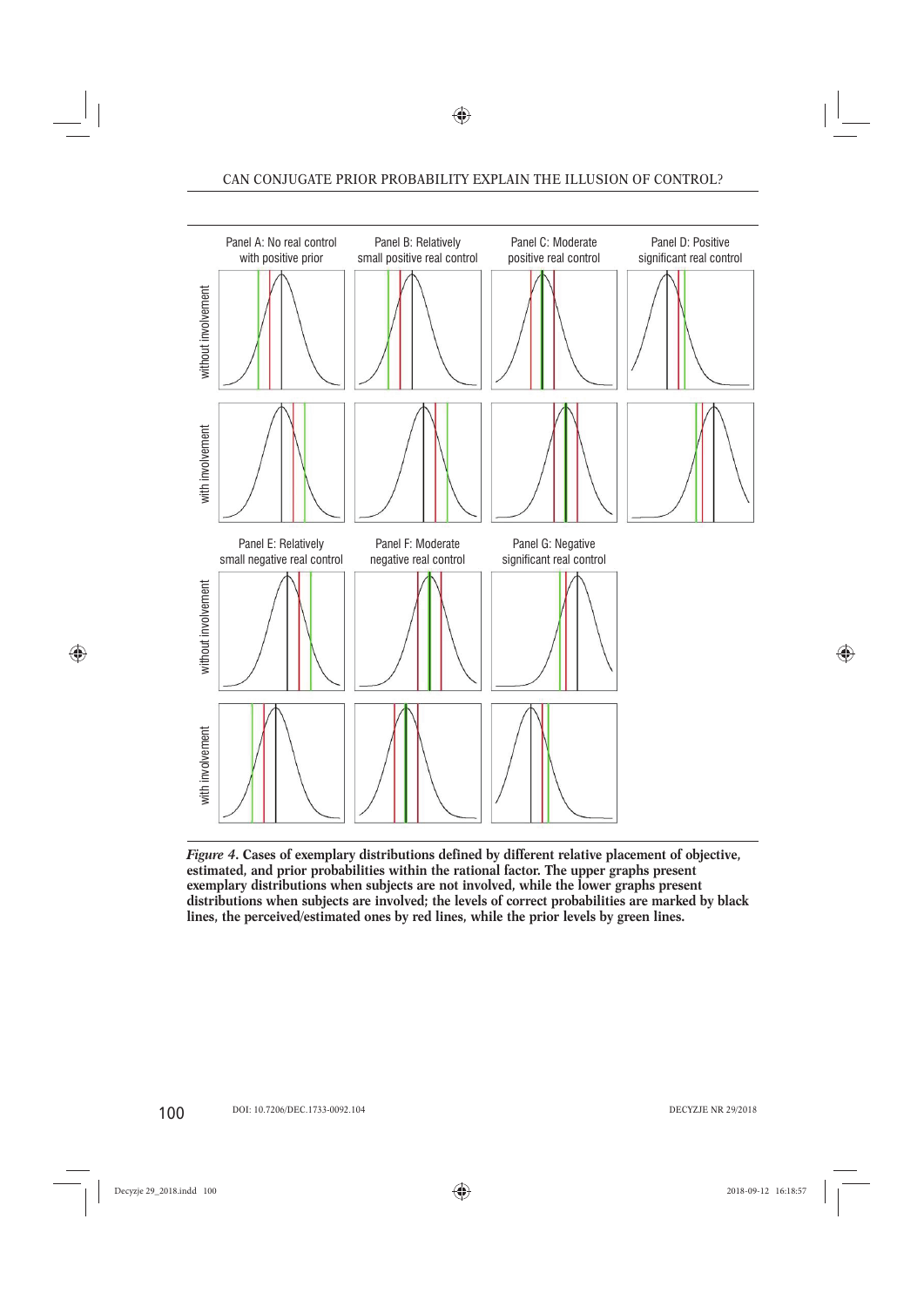## **2. METHODOLOGY**

#### **Participants**

Students of the Capital Markets Major of Cracow University of Economics participated in this experiment. The experiment was carried out on a group of 51 (17 women) students of the Capital Markets Major during the Technical Analysis (TA) course. The group was homogenous of  $3<sup>rd</sup>$  year students with an average age of 22. Participation was voluntary and encouraged by the researcher not associated with TA course teacher. The same independent researcher described a study to participants obtaining informed consent for their participation. The work described has been carried out in accordance with the Declaration of Helsinki for experiments involving humans. Although no monetary incentives were provided, the participants were given bonus credits for the Technical Analysis course and additionally all students with the best results were awarded with extra bonus credits. This was intended to provide higher motivation than any minor monetary payoffs that might have been offered instead.3

## **Design**

The Bayesian updating approach to the illusion of control and hypotheses to be tested are presented later in the Introduction section. For the purpose of verifying the stated hypotheses about illusion of control and systematic differences in Bayesian updating of probabilities (which is usually treated in the literature as the benchmark of rational behavior), we have adopted the experiment of Fenton-O'Creevy et al. (2003). Participant observed the simulated path of the stock price on the screen and in selected rounds could additionally influence (steer) the probability of stock price increase in this experiment. In the original experiment (contrary to ours) participants had no real control over the simulated path. This approach allows us to measure the participants' activity in the situations with different levels of control, moreover we also change other parameters like the number of rounds that the participants steer the stock price.

During the study, participants could observe on a screen the simulated price movements (prices were changing stepwise), see Figure 3. The experiment was programmed in Inquisit 4 Lab by Millisecond.

<sup>&</sup>lt;sup>3</sup> Students receive the monthly scholarship depending on the average grade, so there is a direct relationship between grades and monetary payments. Moreover a good average grade is very important for the 3rd year students as it allows students to avoid taking the entrance exams for MA studies.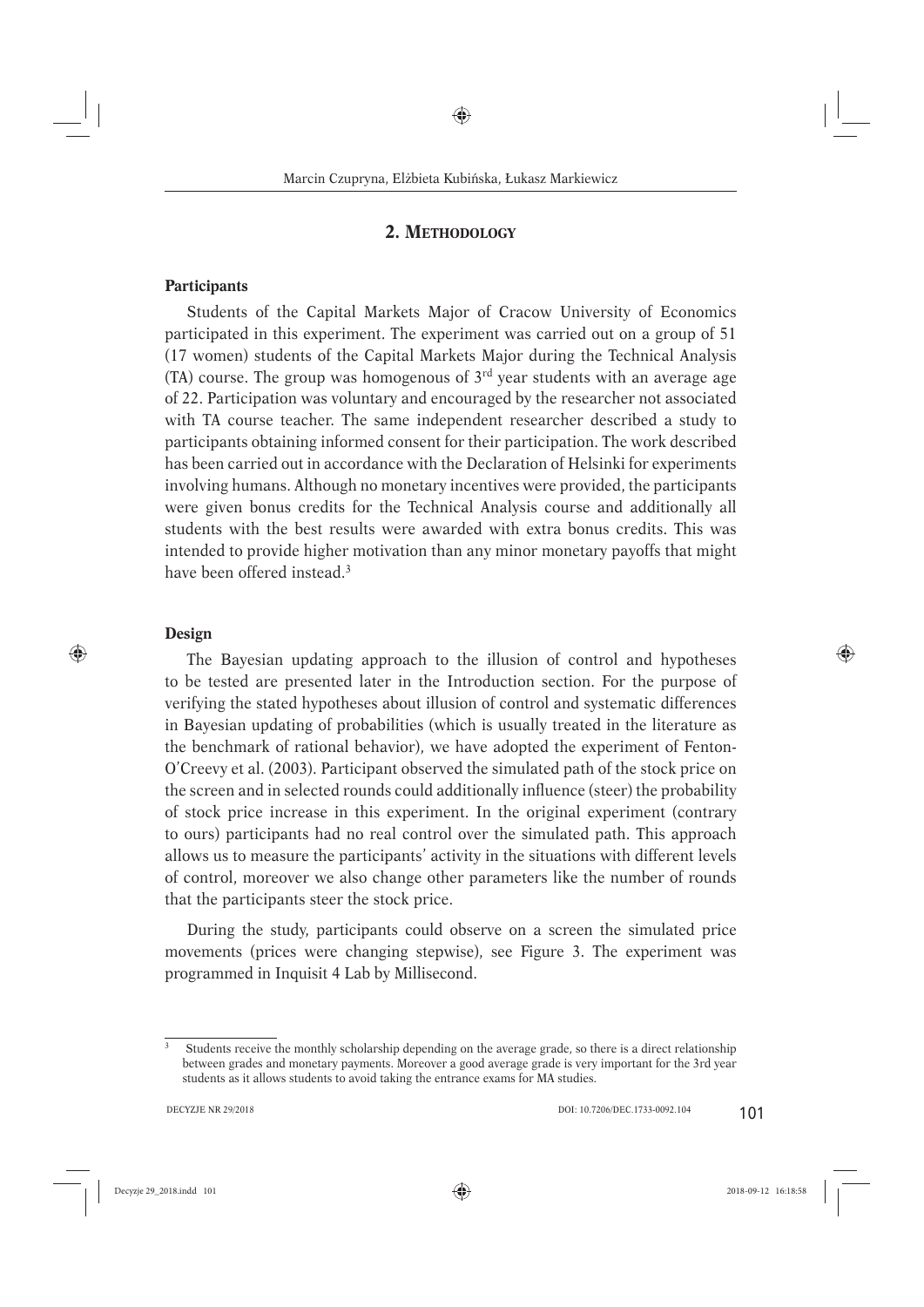

*Figure 5.* **Print screen of simulated price movements within Round 1 (out of 9)**

# **Procedure**

There are 9 rounds in the study, displayed in the same order for each participant. At the beginning of the study, participants were informed that they would be observing the simulated path of the stock prices on the screen. They were also told that the prices change stepwise in 50 steps, where every step was simulating the time unit. Participants were also told that they would be able to change (however with some<sup>4</sup>) delay) the simulated stock prices movements to either little or significant extent by placing the cursor in control field. The control field is the yellow circle at the Figure 5. The participant task was to cause the stock price to reach the highest level in every round by appropriate placing of the cursor over the control field. Participants were also informed about the possibility that their actions could have no impact on simulated prices. At the end of each round of the experiment, participants were asked the questions motivated by Gino et al. (2011) approach:

- 1. What was the base probability (no steering) of the stock price increase in a single step?
- 2. What was the probability of the stock price increase in a single step while steering?

no precise definition or measure of delay was given to participants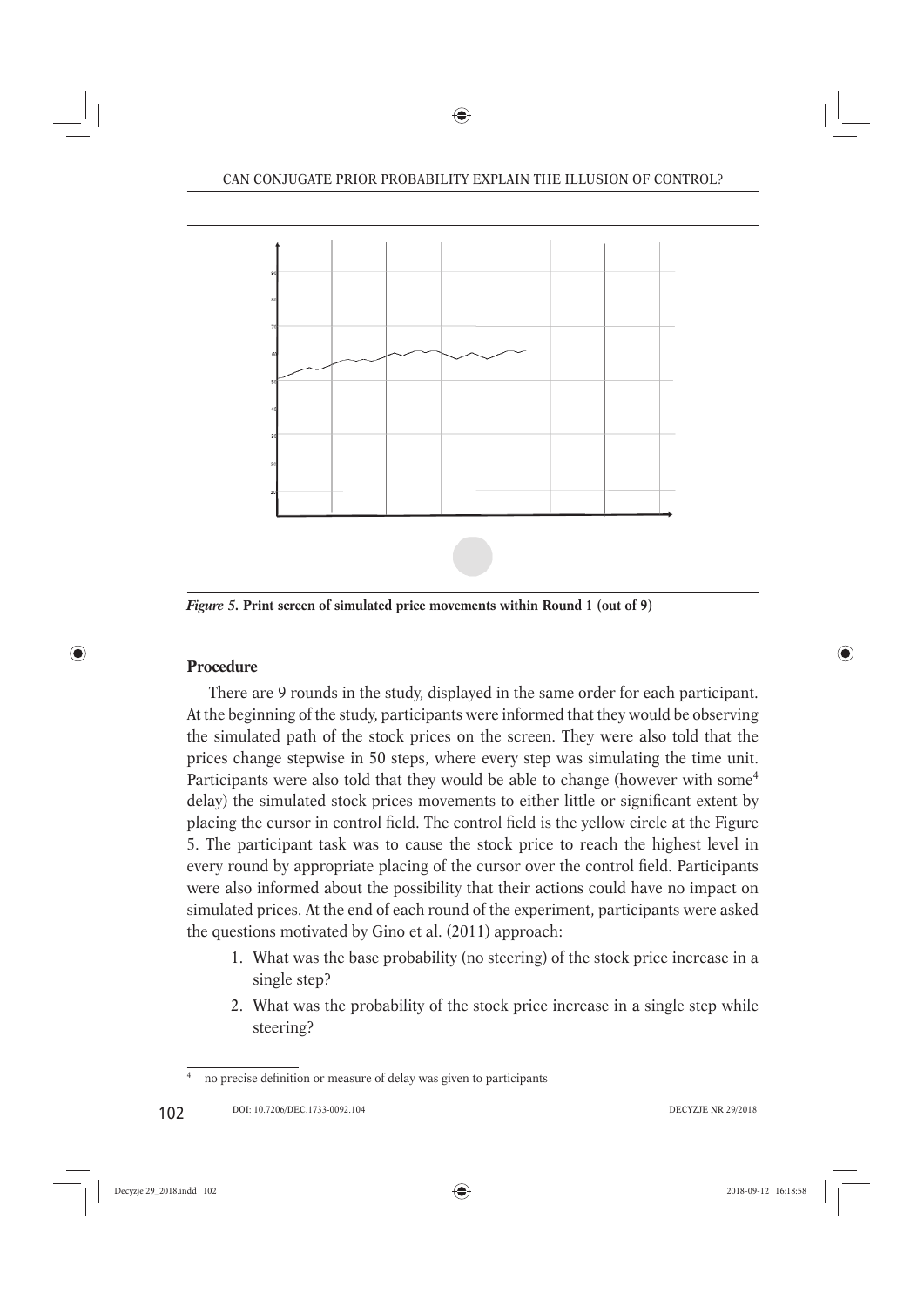- 3. In how many steps had you steered the probability?
- 4. In how many of these steps had the stock price increased?
- 5. In how many steps when you had not steered had the stock price increased?

The participant were not allowed to take any notes. However, after each experiment round the whole simulated path remained visible for participants for two minutes. Participants could shorten this period and close the relevant screen earlier.

In each round of the Study 1, we used different probability levels, as in Table 1. Based on the formula for real control  $RC = P_I - P_N$ , there is no control  $(RC = 0)$  in rounds: 1, 3, 9; positive control (*RC* > 0) is in rounds: 4, 6, 5 and negative control (*RC* < 0) in rounds: 2, 7, 8. We have moderate (absolute) control in rounds 4,6,and 8 and significant (absolute) control in rounds 2,5, and 7.

## **Measures and variables**

Within the experimental design for every subject and for every round, there are two conjugate prior probability distributions: first when subjects are involved in the outcomes generating process and second when subjects are not involved, with parameters *s*, *f* equal to  $s = N_t^{\gamma}$ ,  $f = N_t - N_t^{\gamma}$  and  $s = N_N^{\gamma}$ ,  $f = N_N - N_N^{\gamma}$  respectively for with and without involvement in the process. We find cumulative distribution functions (cdf) for two conjugate prior probability distributions and find their values for arguments of the perceived probabilities  $P_l^P$ ,  $P_N^P$  respectively. This procedure should be conducted for every round within the experimental design, for which probabilities of success, when subjects are involved in the outcomes generating process and when subjects are not involved, are fixed. By analyzing the vector of cdf values of perceived probabilities given by subjects for every round, we can infer the accuracy of the subjects' judgments about posteriori probabilities. The vector of cdf values of perceived probabilities plays the role of the empirical distribution<sup>5</sup> and it can be used to check individual tendencies in probability judgments when subjects are involved and not involved in the process of generating outcomes. The values of conjugate prior distributions for perceived probabilities inform whether the subject over- or underestimates the observed actual frequencies, because the beta distributions results are already normalized and we can make inferences about the error terms. When, as in our experiments, people are faced with similar or the same number of experimental rounds with no real control, moderate control, and significant real control, if both empirical distributions are similar, then subjects have the tendency to make similar Bayesian updates (errors) in the cases of steering (involvement) and non-steering

 $\frac{1}{5}$  We transform appropriate values in the case of negative control by subtracting the empirical values from 1 to get the same interpretation in the case of positive control. Overestimating the influence when involved, regardless of being negative or positive, leads to positive illusion of control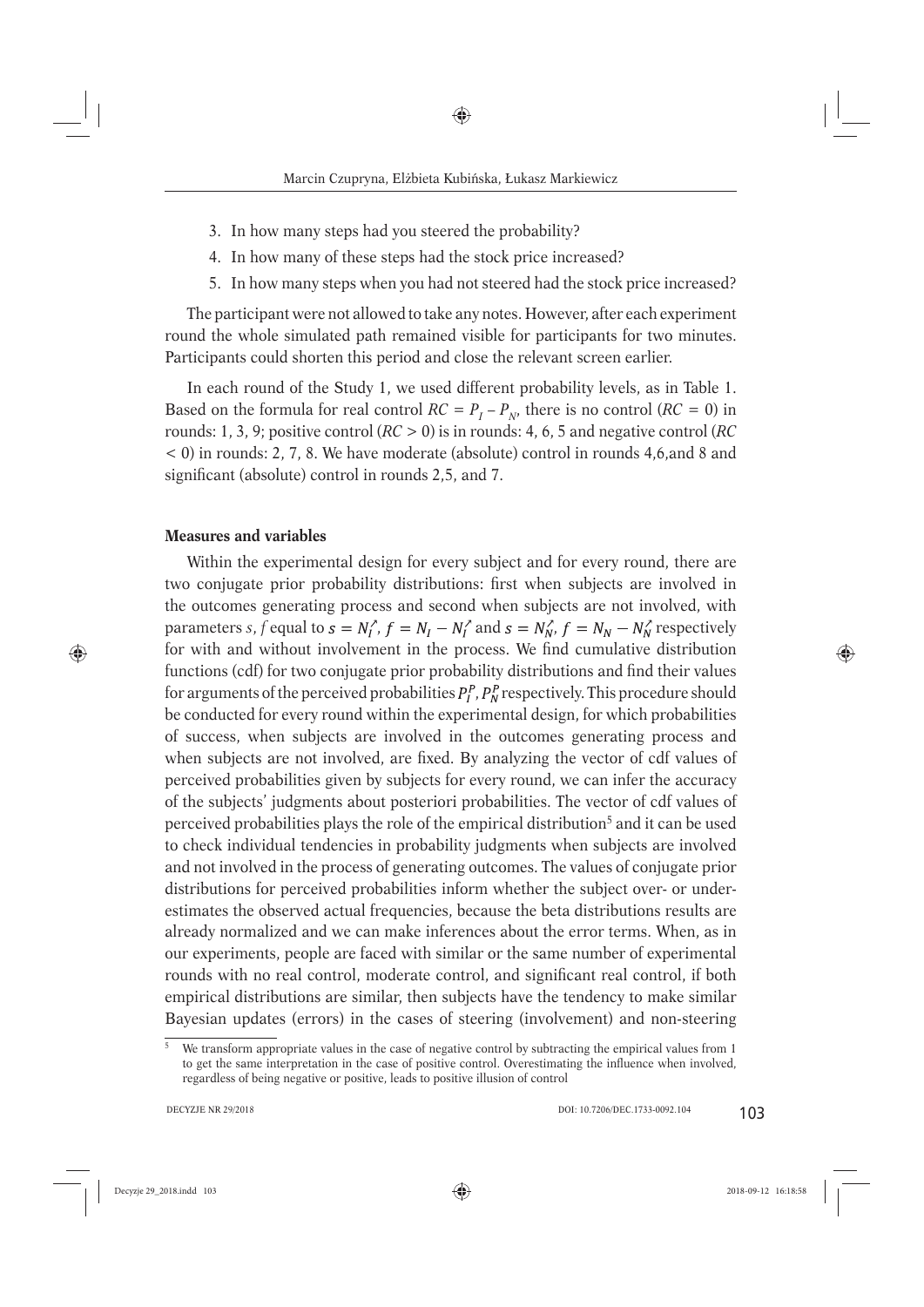(non-involvement). If the empirical distribution in the case of subjects' involvement stochastically dominates the empirical distribution in the case when subjects are not involved, then Hypothesis H1 receives empirical support. As illustrated in Figure 3, we can state that due to the emotional factor, subjects overestimate probabilities when they are involved in the process, which causes the stochastic domination of the empirical distribution in the case when subjects are involved over the empirical distribution in the case when subjects are not involved. If there is a negative correlation between the empirical distributions, then H2 receives empirical support. As illustrated in Figure 4, we see that due to the rational factor, the biases are opposite; i.e., the more subjects overestimate/underestimate probabilities in case of involvement, then the more they underestimate/ overestimate probabilities in case of non-involvement. In the case of Hypothesis H2, it is very important to examine the empirical distributions generated within the experimental design with different levels of real control; i.e. moderate, significant, and no real control.

The emotional and rational models for illusion of control can be examined by means of empirical distributions in the cases when subjects are involved and are not involved, but of course intermediate processing models and other models are possible too.6 For example, if we assume a non-informative prior, when the subjects are giving random estimates of the probability, then the empirical distribution should not be different from a uniform distribution with support on the [0;1] interval.

To apply the Bayesian approach, as we have stated in the *Exact magnitude of changes in estimating probabilities* section, for each round (*i*) we found two cumulative distribution functions (cdf) for a posteriori probabilities (beta distribution) for the case when subjects were steering the process  $F_l^i(.)$  and not steering  $F_N^i(.)$ , where the number of steps when the stock price increased s and the number of steps when stock price decreased f were estimated for the given *i*-th round. Then for perceived probabilities of increasing stock prices in *i*-th round while steering  $P_l^P(i)$  and  $P_N^P(i)$ not steering for each student, we got the vector of maximum 9 (1 each for each round) empirical cdf values:  $F_I^i(P_I^P(i))$  and  $F_N^i(P_N^P(i))$ . In order to get consistent results in case of positive and negative control, we used the lower tail cdf in the cases of positive or no real control and the upper tail in the case of negative control; and we mark those results as  $\tilde{F}_I^i(P_I^P(i))$  and  $\tilde{F}_N^i(P_N^P(i))$  and refer further in the text in the simplified way  $F_l^i$  and  $F_N^i$ . In such a way, the higher empirical values indicate the overestimation of probability compared to the mode of the Bayesian posterior probability. In the case of the no control situation  $(RC = 0)$ , different approaches could be taken; however we have decided to assume the perceived positive control

The same approach is used in multivariate statistics where multivariate distributions are separated into marginal distributions and the correlation structure among them is examined (e.g. by applying the Copula functions).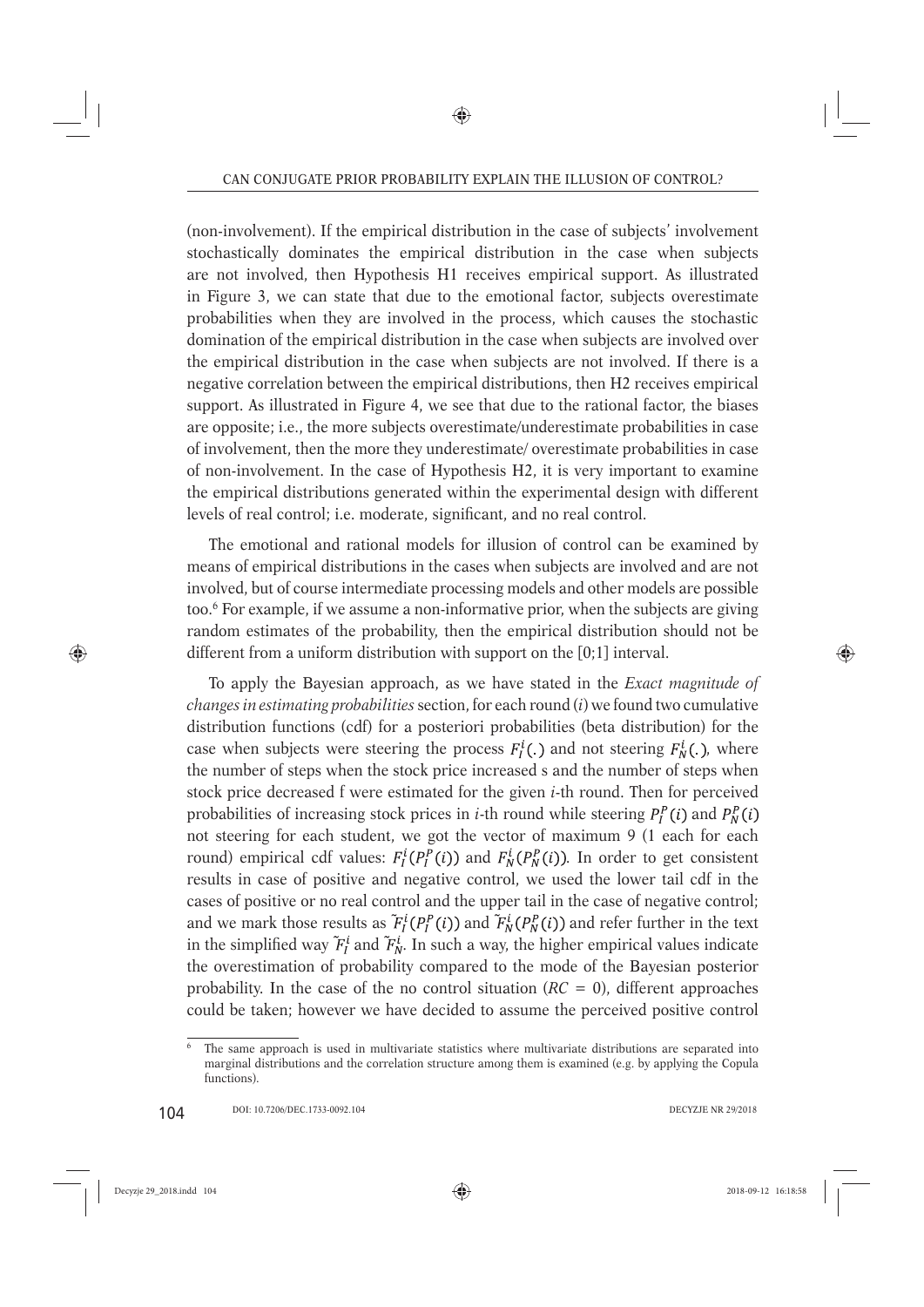indicates overestimation of control, whereas the perceived negative control indicates underestimation of control. To verify the Hypotheses H1 and H2, we analyzed each student empirical distribution over nine rounds,  $\tilde{F}_{I}^{1,9}$  and  $\tilde{F}_{N}^{1,9}$ , that are marginal a posteriori distributions of probabilities (of success) while subjects are involved in the outcomes generating process and when they are not involved. As a measure of differences between marginal a posteriori distributions of probabilities while subjects are involved in the outcomes generating process and when they are not involved, we take the cdf-value of a one-sided Kolmogorov-Smirnov test (the symbol *K-S* is assign to this variable). The alternative hypothesis in the Kolmogorov-Smirnov test states that marginal a posteriori distributions of probabilities while subjects are involved in the outcomes generating process stochastically dominates a posteriori distributions while subjects are not involved, so the higher values of *K-S* are then the differences between empirical distributions are more significant.

For every round (*i*) and for every subject the estimator of the illusion of control value has been found

$$
IOCE(i) = \begin{cases} PC(i) - EC(i); \text{ for no or positive control} \\ EC(i) - PC(i); \text{ for negative control} \end{cases}
$$
 (6)

and then the average value over all 9 rounds was calculated:

$$
\overline{IOC} = \frac{\sum_{i=1}^{9} IOC^{E}(i)}{9}
$$
\n<sup>(7)</sup>

#### **3. RESULTS**

#### **Results for individual data within Bayesian approach**

First we checked if the participants' empirical distributions,  $F_l^{1,9}$  and  $F_N^{1,9}$ , are marginal a posteriori distributions of probabilities (of success) while subjects are involved in the outcomes generating process and when they are not involved differ significantly from an assumed theoretical uniform distribution. For the no steering case,  $F_N^{1,9}$ , there were 12 subjects (out of 51) showing significant differences from a uniform distribution at the significance level of  $5\%$  in the two-sided Kolmogorov-Smirnov test (R Core Team  $(2016)$ .) ). Then to check the significance of results across all respondents, we ran the binomial test for multiple tests, and the p-value is significant (p < .0001). For the steering case probabilities  $\tilde{F}_{I}^{1,9}$ , we found significant differences from a uniform distribution for 22 subjects (out of 51) and also a statistically significant p-value for the binomial test ( $p < .0001$ ).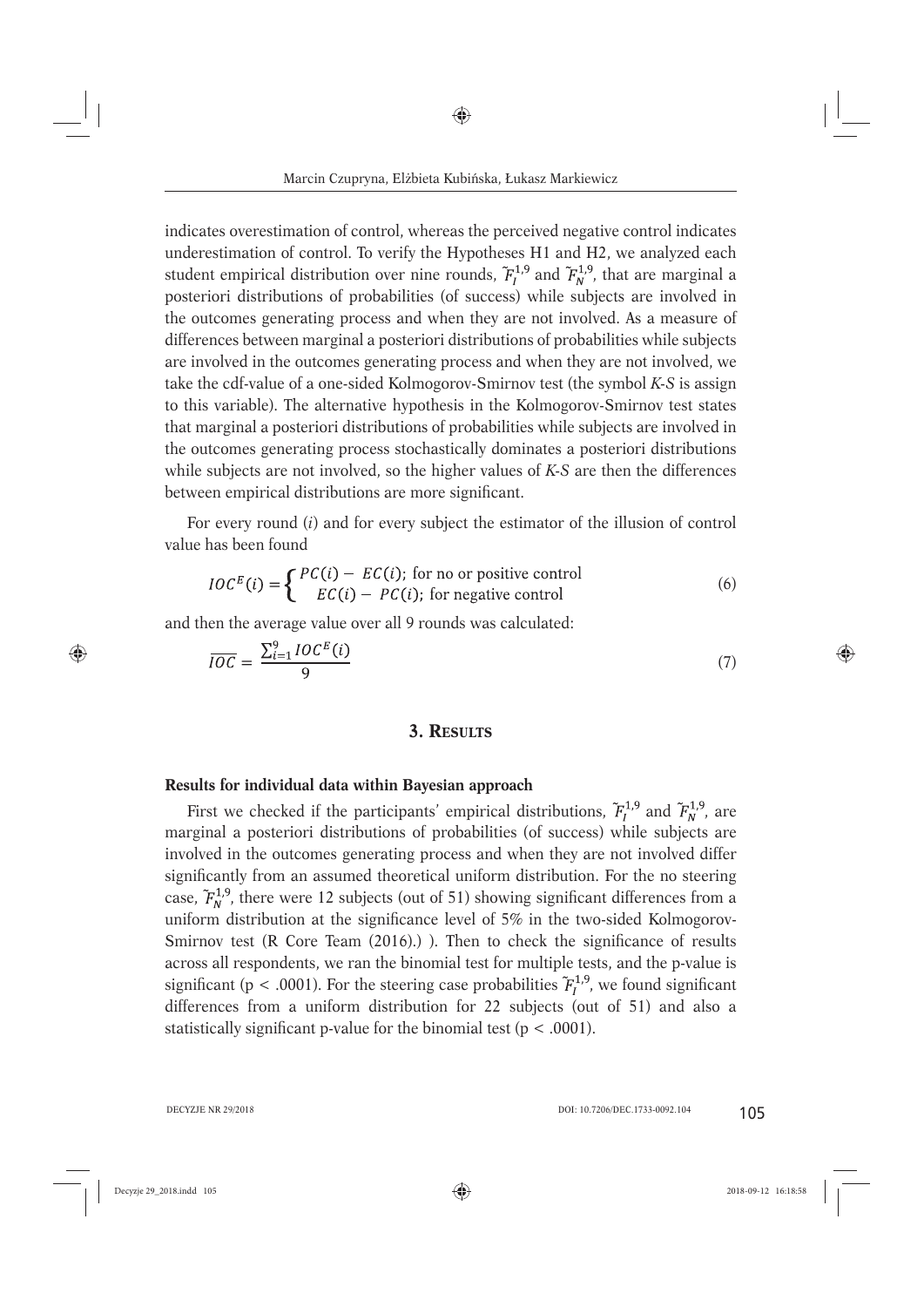Next we compared empirical distributions with mode values of conjugate prior probability distributions. For the non-steering case probabilities,  $\tilde{F}_{N}^{1,9}$ , there were 15 (of 51 students) showing a significant difference ( $p < .05$ ) in Kolmogorov-Smirnov two-sided test and the binomial test for multiple tests gives a significant result (p < .0001). For the steering case probabilities,  $\tilde{F}_{I}^{1,9}$ , there were 18 (of 51 students) showing a significant difference  $(p < .05)$  in the Kolmogorov-Smirnov two-sided test, with a significant p-value for the binomial test for multiple tests ( $p < .0001$ ).

We can observe that some subjects have a systematic bias in Bayesian updating of posterior probabilities and the number of such subjects is higher in the case of the steering (involvement) situation.

We then directly compared the distributions between empirical cdf for steering  $\tilde{F}^{1,9}_l$ and no steering situations  $\tilde{F}_{I}^{1,9}$  for each subject separately. We applied Kolmogorov-Smirnov and Wilcoxon tests (R Core Team (2016)). In some cases due to limited number of observations or ties, only the approximate p-value of the test could be calculated. It occurred that only 10 (12 for Wilcoxon test) subjects have significant differences in Bayesian updating bias in case of steering and no steering situations (p-value of the binomial test for multiple tests are .01 and p < .0001, respectively for results of the Kolmogorov-Smirnov and Wilcoxon tests).

We then calculated the correlations between distributions  $F_l^{1,9}$  and  $F_w^{1,9}$ . We excluded the subjects with less than 6 empirical cdfs, thus the results were obtained for 49 subjects. Of these, 26 subjects had negative correlations (with a mean correlation of -.43 and a standard deviation of .19), while 23 subjects showed positive correlations with a mean of .33 and a standard deviation of .21. The overall mean correlation coefficient in the group of subjects is  $-.07$  with a standard deviation of  $.43$ .

To identify those participants who made judgments about probabilities being driven by the emotional factor (H1) or the rational one (H2), we formed clusters based on the values of correlation coefficient between empirical cdfs and values of the one-sided Kolmogorov-Smirnov test (K-S). To build the cluster, we first applied hierarchical clustering procedure with Euclidean distance and Ward's method (R Core Team 2016); then the final clusters were chosen by using the dynamic tree-cut procedure with the minimal number of observations set to 8, which is the square root of the total number of observations, (see Langfelder & Horvath, 2008). The clustering results are shown in Table 5.

The IOC variable for three control levels is defined as an average of  $\overline{IOC}$  but only for selected rounds with no real control, moderate control, or significant control separately. Cluster no. 1 represents students that were driven by the emotional factor, due to significant values of the K-S variable. This group was prone to the illusion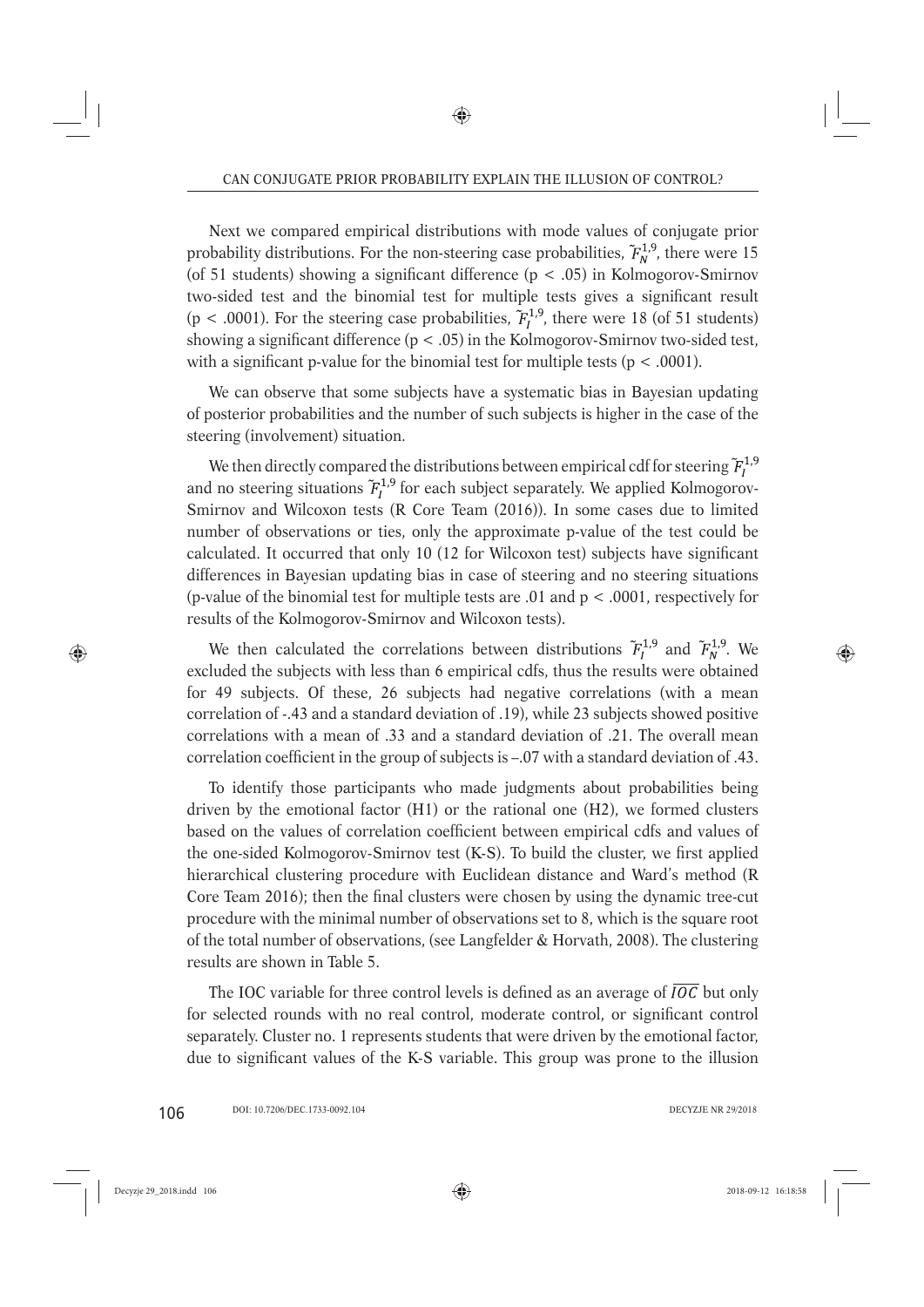of control effect in the cases of no real control and moderate control Cluster no. 5 represents students that were driven by rational factor, due to significant values of correlation coefficients. This group had negative values of the illusion of control measure in the cases of no real control and significant control.

Two groups (1 and 3) with positive illusion differ in the sign of the correlation coefficient and the value of the KS test. Group 3 students ("rational" IOC) strongly overestimate the influence when involved in the case of no control, however they also strongly underestimate the influence when involved in the case of significant control in comparison with the Group 1 students ("emotional" IOC).

The values of perceived control (PC), real control (RC), and empirical control (EC) are presented in Table 3. Perceived control (PC) is the mean difference of the subjects answers to the questions about steering and no steering probabilities after each round, while empirical control (EC) is the mean difference between observed frequencies of increased stock price when steering  $(P_L^E)$  and not steering  $(P_N^E)$ . Real control (RC) is the difference in parameters – base and steering probabilities from Table 2. The number of observations differ in Table 3 due to the first and the last step correction in every round. In the first step, subjects could only observe the simulated stock price, but they could not control it. On the contrary, in the last round, subjects could only control the stock price, but they could not see if it had led to a price increase or decrease due to the delay. We also excluded the observations when subjects had not steered for the whole round. In the case of no real control, i.e. Rounds 1, 3 and 9, we observe that perceived control is smaller than empirical control, but there is only one significant result in the case of Round 1. When we take all rounds with no real control and compare PC with EC, then we find that perceived control is smaller than empirical control,  $t(272.1) = -2.28$ , p= .023.

In the case of negative control, i.e., Rounds  $2$ ,  $7$  and  $8$ , there are significant differences in each round between perceived and empirical control levels (for all three rounds together, the t-test values are  $t(254.7) = 5.50$ , p < .0001). It is observed that the absolute value of perceived control is smaller than the absolute value of empirical control, which means that subjects underestimate the change of probabilities in the steering condition with respect to the non-steering one. As a result, there is a positive value of illusion of control ( $IOCE = PC - EC$ ) in the case of negative control. For positive control, there are significant differences between PC and EC in Rounds 4 and 5, while in Round 6 the difference is not significant. For all three rounds together, the perceived control is statistically significantly smaller than the empirical control. In the case of positive control, the value of the probability of increasing the stock value is rising while steering and the subjects have not updated the value of this parameter sufficiently.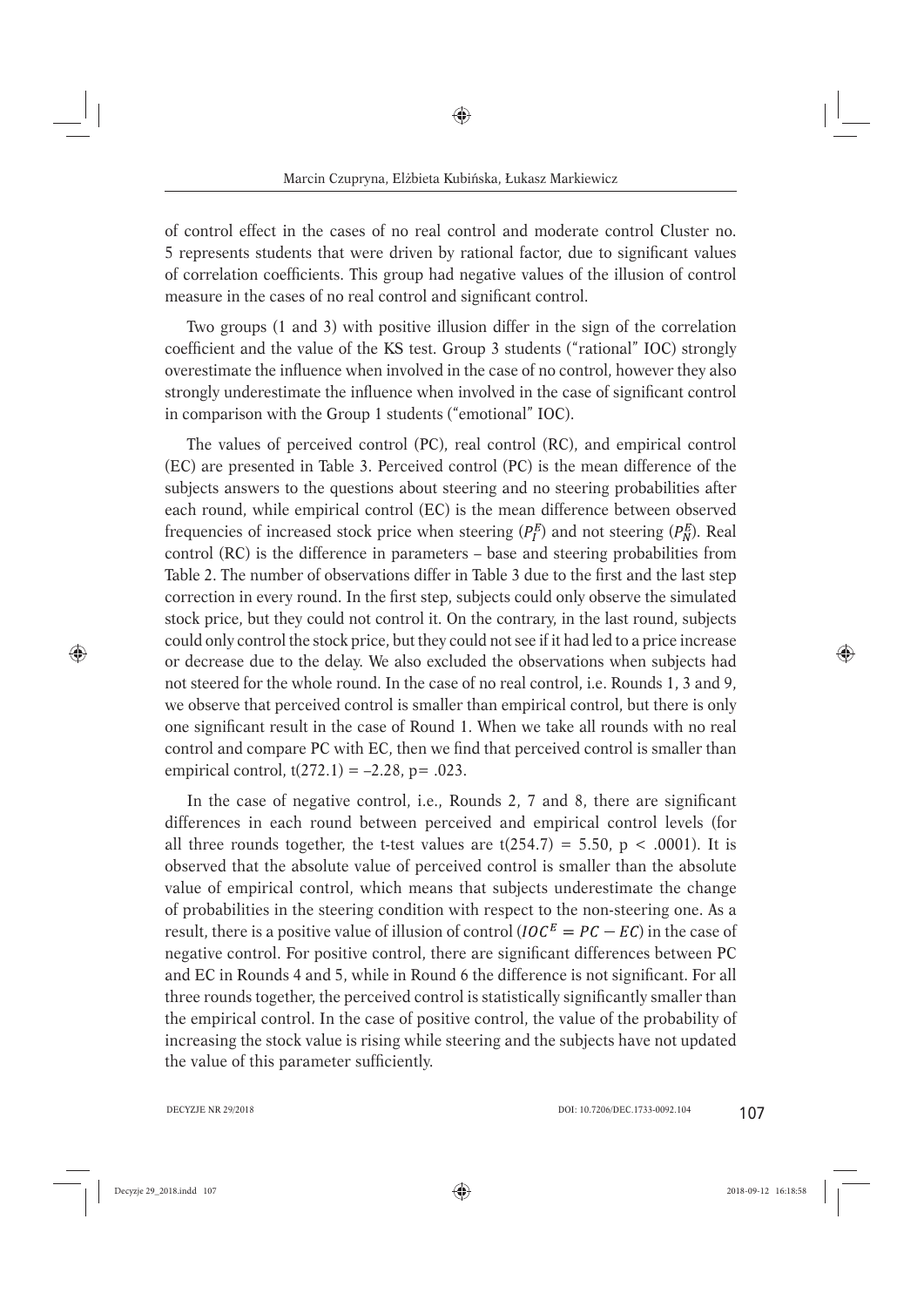We analyzed how the empirical and perceived probabilities of increasing stock price differed in case of steering (Table 4) and no steering (Table 5) to verify H1. Perceived stock price increase probability ( $P_l^P$  and  $P_N^P$ ) is the subjects' answers to the questions of steering probability at the end of each round, while empirical stock price increase probability ( $P_I^E$  and  $P_N^E$ ) is the actual frequency of growth in every round. There is a common tendency that can be observed in cases of steering (Table 3) and non-steering conditions (Table 4). One aspect is that the perceived probabilities are closer to the empirical ones when they are close to the middle probability value of .5; and the second issue is that they are closer to .5 than the empirical probabilities when the empirical probabilities differ significantly from the middle value of  $\overline{0.5}$ . It appears that the respondents over-weighted relatively small probabilities, while they underestimated relatively higher ones. This effect is more clearly observed when subjects are involved in the outcomes generating process; we can observe 6 out of 9 significant differences in Table 4, while only 3 out of 9 in Table 5.

#### **Discussion**

The data presented in Table 3 confirms the observations of Gino et al.  $(2011)$  in the case of positive control. But there is no positive illusion of control in the case of no real control, which was expected based on the literature review (Langer, 1975; Gino et al., 2011). This can be explained by the students' expertise in modelling stock price behavior by the binomial pricing model in the case where parameters do not change (Cox, Ross & Rubinstein, 1979) and by frequent feedback within the experimental design (Murphy & Winkler, 1984). Hypothesis H1 would receive empirical support if the absolute value of perceived control would be greater than the absolute value of empirical control ( $|PC| > |EC|$ ) and they both would have the same sign. Hypothesis H1 did not received empirical support in any of the nine rounds. This hypothesis needs to be verified on individual level.

The aggregated data for the steering (Table 4) and non-steering conditions (Table 5) partially supports Hypothesis H2. The probability value of 50% serves as an anchor in judgments about probability (Tversky & Kahneman, 1974). As a starting point for the probability estimator, subjects used 50% as an initial anchor, which is then adjusted to accommodate additional information coming from the process realization. Typically the adjustment process is not adequate, resulting in biased values of the perceived probabilities, which are biased towards the anchor of 50% (Edwards 1982).

The results presented in Tables 3, 4 and 5 are based on classical descriptive statistics, i.e., mean and standard deviation for all subjects. They only provide information about the first two moments of the probability distributions across all subjects for every round; they are not sufficient for making conclusions about the differences in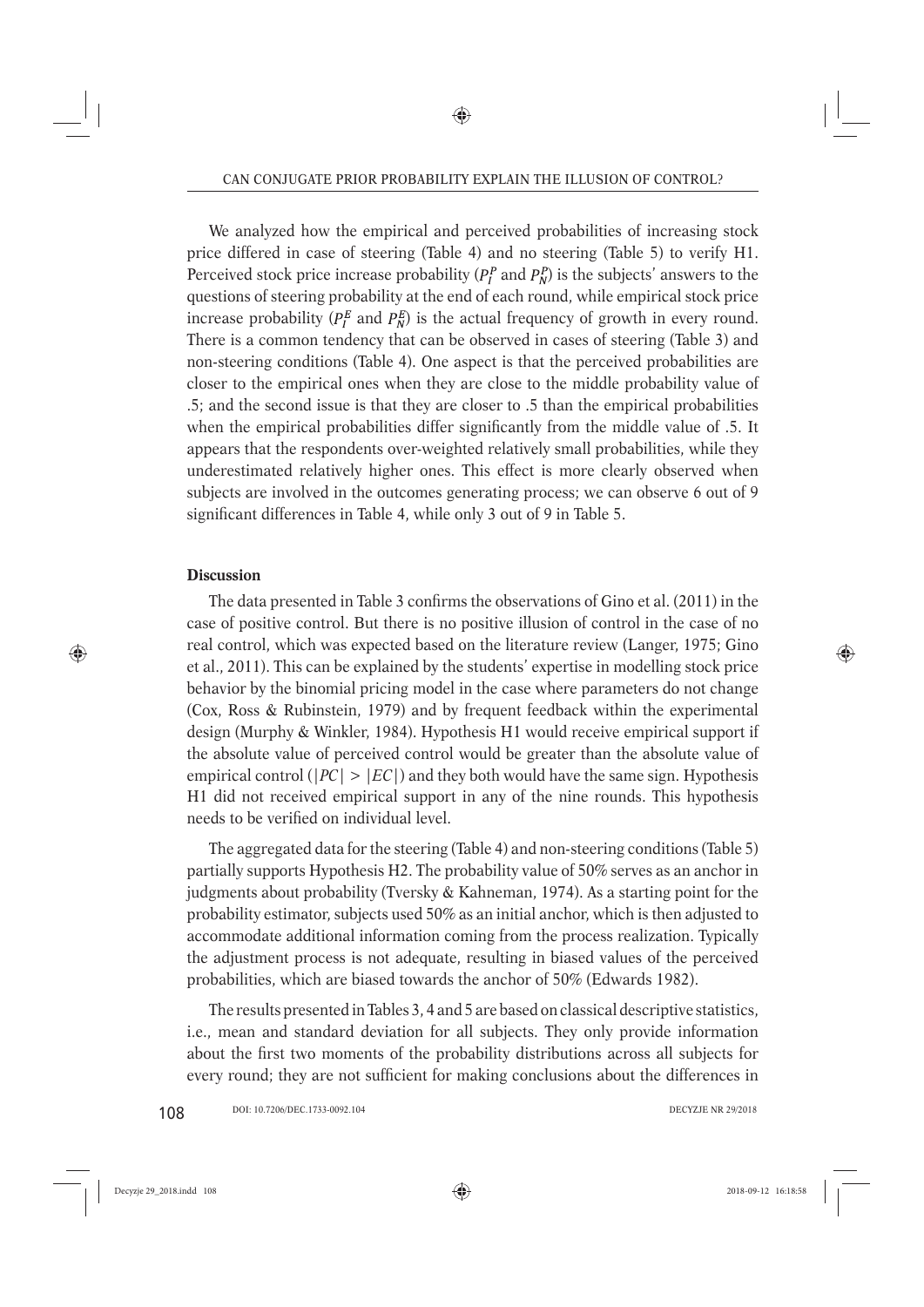distributions of probabilities. The Bayesian approach allows for effective verification of Hypotheses H1 and H2 on an individual level; it allows us to compare Bayesian biases in the cases of steering and no steering.

The small percentage of students with positive IOC and average low level of IOC in the whole group (students on average underestimate their influence when involved) may have two main reasons. First, and the most important factor, is that we applied relatively high values of control (.2 and .4) in 6 of 9 trials when students tend to underestimate their real control. Second, the students that had training in financial markets had a higher than average level of precaution when judging their own influence in this kind of experimental setup.

Based on Bayesian interface and theoretical assumptions about the influence of emotional and rational factors on illusion of control phenomena, we could identify participants that were representative for one or another mode. We observed that both biases, as in Model 1 and Model 2, contribute to the observed illusion of control.

#### **4. GENERAL DISCUSSION AND CONCLUSIONS**

The presented methodology of investigating the illusion of control phenomena based on a Bayesian approach allows us to measure the exact magnitude of biases in estimating a posteriori probabilities. By using beta distributions, which are conjugate prior distributions for realized processes, normalization of probability estimates was achieved. This approach allows the analysis of decisions across the full spectrum of probabilities and for the identification of the illusion of control effect at the individual level.

We verified that the illusion of control may have two different sources that are moderately correlated: "emotional" and "rational" as proposed in the general hypothesis that "the illusion of control can be explained by both prior believes used and systematic biases in Bayesian updating of probabilities". The first one is due to biased Bayesian updating due to emotional engagement; while the second one is due to prior assumptions of moderate control in Bayesian updating. By analyzing the empirical distributions when people are involved and when they are not involved within Bayesian interface, we have verified two hypotheses about the emotional and rational factors causing the illusion of control. We have identified subjects that were driven by the emotional factor, which is connected with traditional understanding of the illusion of control phenomena, namely when people are involved, then they used to overestimate their own impact. In addition, we found a negative correlation between involvement and updating biases, meaning if the subjects underestimate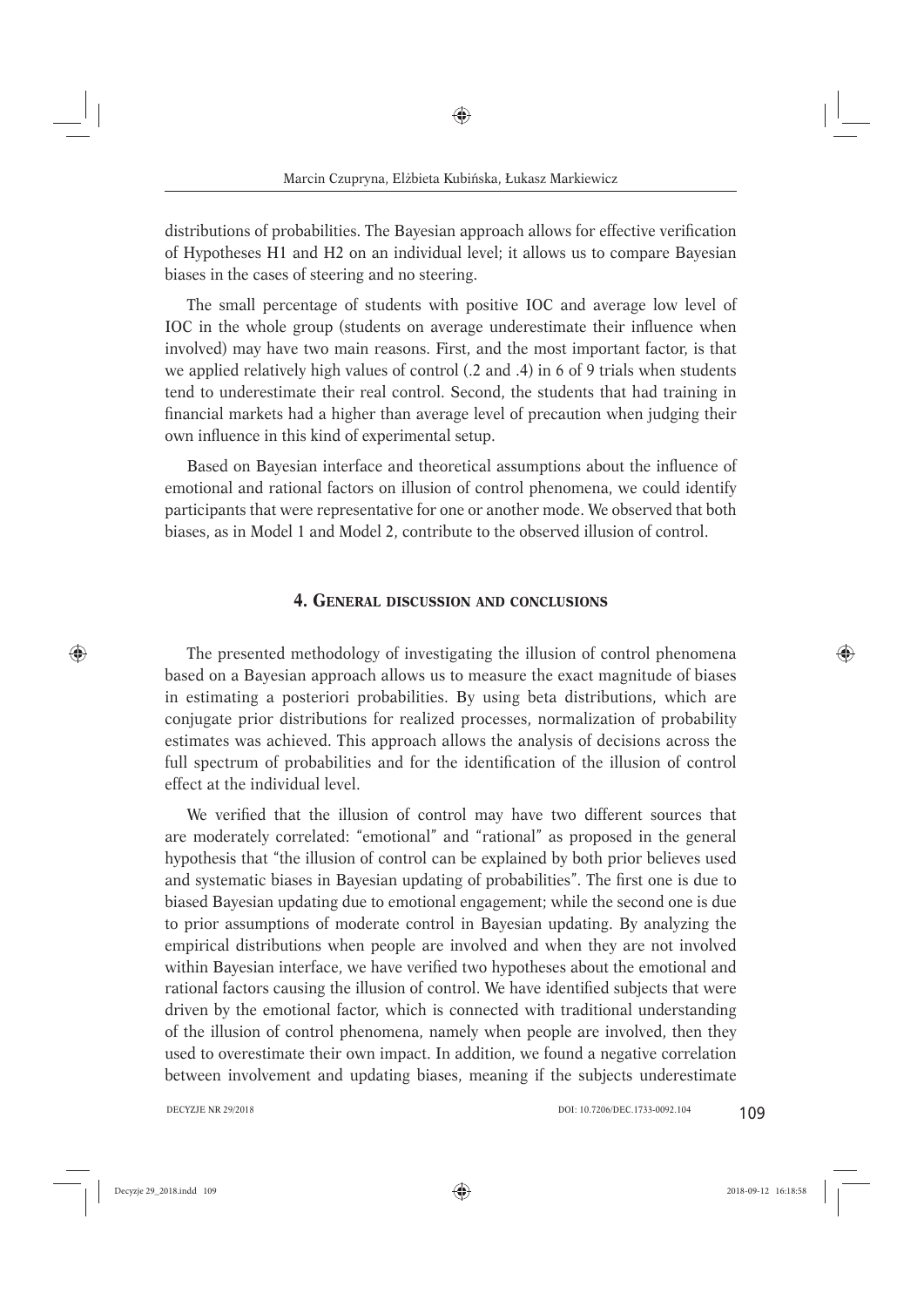the probability when not steering, they tend to overestimate the probability when steering. We call this effect the rational factor. Moreover, we showed that both effects contribute to the observed illusion of control and that illusion of control is an individual trait – the effects can be observed only for part of the student group.

The idea presented in the paper allows to identify two sources of observed illusion of control. This potentially enables to better understand he observed phenomenon of illusion of control and predict it when participants exposed to different stimuli (e.g. partial prior knowledge).

Further research will concentrate on developing the formal decision model that would allow to decompose the illusion of control into two factors related to the "emotional" and "rational" components discussed in the paper.

## **REFERENCES**

- Alloy, L.B., & Abramson, L.Y. (1979). Judgment of contingency in depressed and nondepressed students: Sadder but wiser? *Journal of Experimental Psychology: General, 108*, 441-485. doi: 10.1037/0096-3445.108.4.441.
- Bar-Hillel, M. (1980). The base-rate fallacy in probability judgments. *Acta Psychologica, 44*, 211- 233. doi:10.1016/0001-6918(80)90046-3
- Burson, K.A., Larrick, R.P., & Klayman, J. (2006). Skilled or unskilled, but still unaware of it: how perceptions of difficulty drive miscalibration in relative comparisons. *Journal of personality and social psychology*, *90*(1), 60.
- Colonius, H. (2016). An invitation to coupling and copulas: with applications to multisensory modeling. Submitted to *Journal of Mathematical Psychology*, Special issue in honor of R.D. Luce, http://dx.doi.org/10.1016/j.jmp.2016.02.004
- Cox, J.C., Ross, S.A., & Rubinstein, M. (1979). Option pricing: A simplified approach. *Journal of Financial Economics, 7*(3), 229. doi:10.1016/0304-405X(79)90015-1.
- Dunn, D.S., & Wilson, T.D. (1990). When the stakes are high: A limit to the Illusion-of-Control Effect. *Social Cognition, 8*(3), 305-323.
- Edwards, W. (1982). Conservatism in human information processing. In: D. Kahneman, P. Slovic & A. Tversky (Eds.), *Judgment under uncertainty: Heuristics and biases* (pp. 359-369). New York, NY: Cambridge University Press.
- Evans, J., & Stanovich, K.E. (2013). Dual-process theories of higher cognition: Advancing the debate. *Perspectives on Psychological Science, 8*, 223-241. doi: 10.1177/1745691612460685.
- Fenton-O'Creevy, M., Nicholson, N., Soane, E., & Willman, P. (2003). Trading on illusions: Unrealistic perceptions of control and trading performance. *Journal of Occupational and Organizational Psychology*, *76*, 53-68.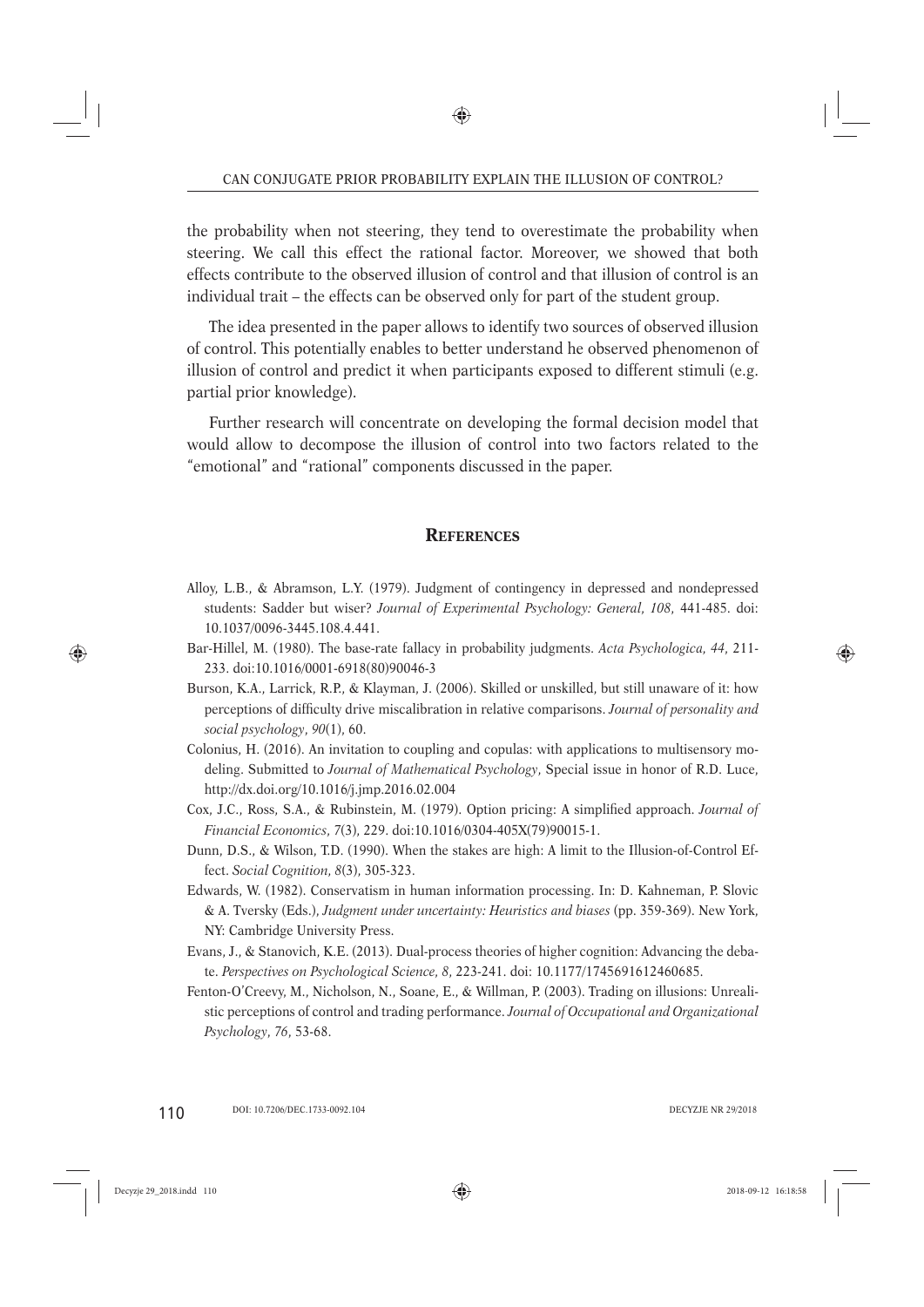- Gino, F., Sharek, Z., & Moore, D.A. (2011). Keeping the illusion of control under control: Ceilings, fl oors, and imperfect calibration. *Organizational Behavior and Human Decision Processes, 114*, 104-114.
- Glaser, M., & Weber, M. (2007). Overconfidence and trading volume. *The Geneva Risk and Insurance Review*, *32*(1), 1-36.
- Griffin, D., & Brenner, L. (2004). *Perspectives on probability judgment calibration*. Blackwell handbook of judgment and decision making, 177-199.
- Kahneman, D., & Tversky, A. (1979). Prospect theory: An analysis of decision under risk. *Econometrica, 47*, 263-291.
- Kahneman, D., Slovic, P., & Tversky, A. (1982). *Judgment under uncertainty*: *Heuristics* and *biases*. New York, NY: Cambridge University Press.
- Langer, E.J. (1975). The illusion of control. *Journal of Personality and Social Psychology*, *32*(2), 311-328.
- Langfelder, P., & Horvath, S. (2008). WGCNA: an R package for weighted correlation network analysis. *BMC bioinformatics*, *9*(1), 559.
- Larrick, R.P., Burson, K.A., & Soll, J.B. (2007). Social comparison and confidence: When thinking you're better than average predicts overconfidence (and when it does not). *Organizational Behavior and Human Decision Processes*, *102*(1), 76-94.
- Luo, M. (2004). For exercise in New York futility, push button. *New York Times, February 27.*
- Moore, D.A., & Healy, P.J. (2008). The trouble with overconfidence. *Psychological Review*, 115, 502-517.
- Murphy, A.H., & Winkler, R.L. (1984). Probability forecasting in meteorology. *Journal of the American Statistical Association*, *79*, 489-500.
- McCausland, W.J., & Marley, A.J. (2013). Prior distributions for random choice structures. *Journal of Mathematical Psychology, 57*(3-4), 78-93.
- Osman, M. (2004). An evaluation of dual-process theories of reasoning. *Psychonomic Bulletin & Review, 11*, 988-1010. doi: 10.3758/BF03196730.
- Presson, P.K., & Benassi, V.A. (1996). Illusion of control: A meta-analytic review. *Journal of Social Behavior and Personality*, *11*(3), 493.
- Raiffa, H., & Schlaifer, R. (1961). *Applied statistical decision theory*. Division of Research, Graduate School of Business Administration, Cambridge, MA: Harvard University.
- R Core Team. (2016). *R: A language and environment for statistical computing*. R Foundation for Statistical Computing, Vienna, Austria. URL https://www.R-project.org/.
- Scheibehenne, B., & Studer, B. (2014). A hierarchical Bayesian model of the influence of run length on sequential predictions. *Psychonomic bulletin & review*, *21*(1), 211-217.
- Thompson, W.C., & Schumann, E.L. (1987). Interpretation of statistical evidence in criminal trials: The prosecutor's fallacy and the defense attorney's fallacy. *Law and Human Behavior, 11*, 167- 187. doi: 10.1007/BF01044641.
- Tversky, A., & Kahneman, D. (1974). Judgment under uncertainty: Heuristics and biases. *Science, 185*, 1124-1130. DOI: 10.1126/science.185.4157.1124.
- Turner, B.M., & Van Zandt, T. (2012), A tutorial on approximate Bayesian computation. *Journal of Mathematical Psychology*, *56* (2), 69-85.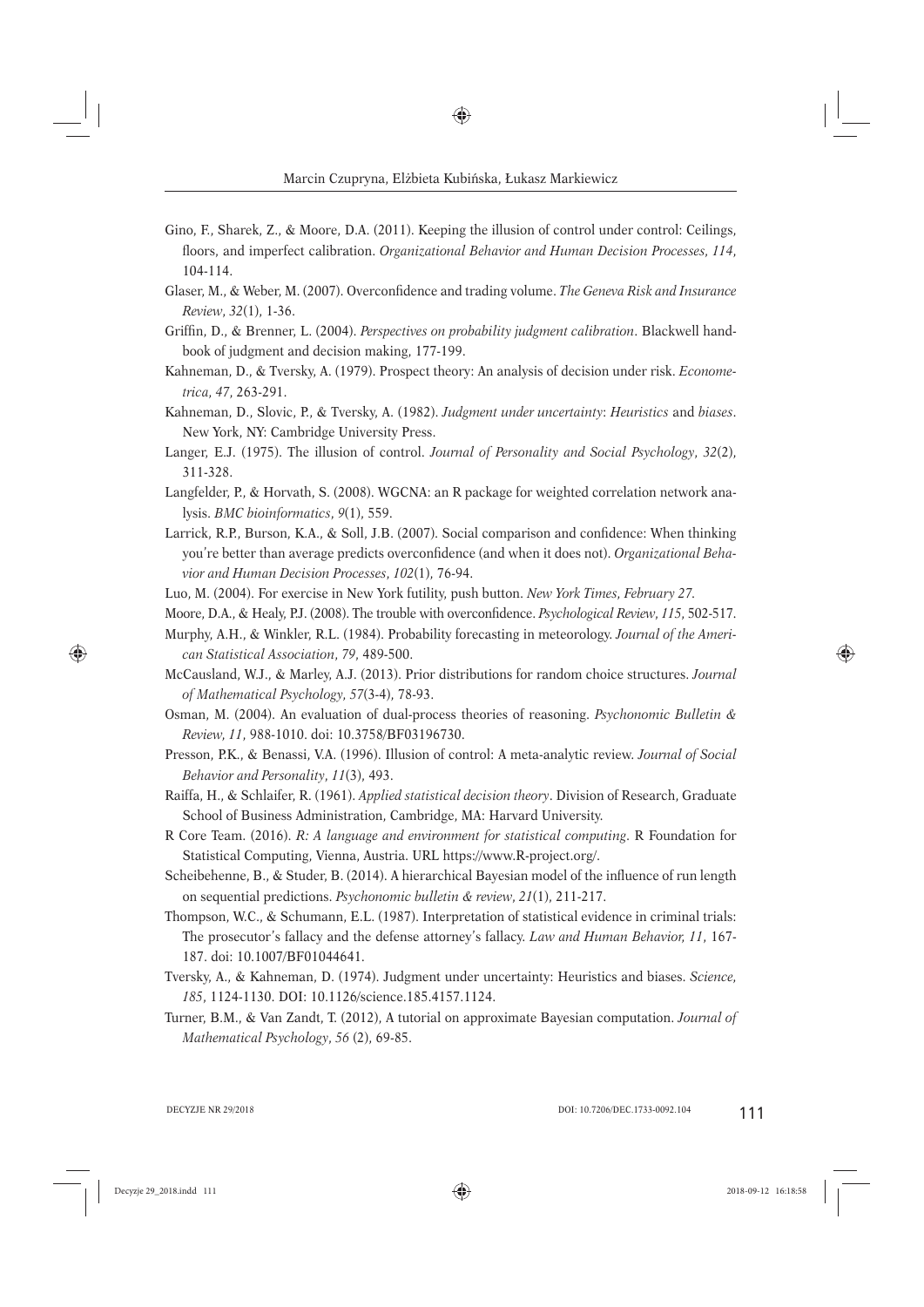| <b>Round Number</b> | <b>Base probability</b> $P_{N-I}^C$ | Steering probability $P_I^C$ |
|---------------------|-------------------------------------|------------------------------|
|                     | .50                                 | .50                          |
|                     | .75                                 | .35                          |
| 3                   | .25                                 | .25                          |
|                     | .50                                 | .70                          |
| 5                   | .25                                 | .65                          |
| հ                   | .75                                 | .95                          |
|                     | .50                                 | .10                          |
| 8                   | .25                                 | .05                          |
| 9                   | .75                                 | .75                          |
|                     |                                     |                              |

**Table 2** *Base probability (control button released) and steering probability (control button pressed) in Study 1*

**Table 3** *Comparison of perceived, empirical, and real control levels for every round in Study 1*

| Round          | <b>Perceived control PC</b> |           |    |        | <b>Empirical control EC</b> |    | t-test   |         | <b>Real control</b> |
|----------------|-----------------------------|-----------|----|--------|-----------------------------|----|----------|---------|---------------------|
| <b>Number</b>  | M                           | <b>SD</b> | Ν  | M      | <b>SD</b>                   | N  |          | p-value | RC                  |
| R1             | $-.04$                      | .23       | 49 | .03    | .15                         | 49 | $-2.103$ | .041    | .0                  |
| R <sub>2</sub> | $-.25$                      | .33       | 47 | $-.40$ | .20                         | 47 | 2.537    | .015    | $-.40$              |
| R <sub>3</sub> | $-.05$                      | .16       | 50 | $-.02$ | .17                         | 50 | $-.986$  | .329    | .0                  |
| R <sub>4</sub> | .07                         | .30       | 47 | .22    | .20                         | 47 | $-3.158$ | .003    | .20                 |
| R <sub>5</sub> | .13                         | .29       | 50 | .42    | .18                         | 50 | $-7.646$ | .001    | .40                 |
| R <sub>6</sub> | .18                         | .34       | 41 | .19    | .20                         | 41 | $-.219$  | .827    | .20                 |
| R7             | $-.22$                      | .23       | 47 | $-.42$ | .11                         | 47 | $-7.001$ | .001    | $-.40$              |
| R <sub>8</sub> | $-11$                       | .15       | 49 | $-19$  | .11                         | 49 | 3.813    | .001    | $-.20$              |
| R <sub>9</sub> | $-.04$                      | .28       | 44 | .04    | .22                         | 44 | $-1.46$  | .151    | .0                  |

## **Table 4**

*Comparison of perceived and empirical stock price increase probabilities when steering*

| <b>Round</b><br><b>Number</b> |     | Perceived probability when steering $P_t^P$ |    | Empirical probability when steering $P_t^E$ |           |    |          |         |
|-------------------------------|-----|---------------------------------------------|----|---------------------------------------------|-----------|----|----------|---------|
|                               | M   | <b>SD</b>                                   | N  | M                                           | <b>SD</b> | N  | t-test   | p-value |
| R <sub>1</sub>                | .41 | .20                                         | 51 | .50                                         | .10       | 49 | $-2.874$ | .005    |
| R <sub>2</sub>                | .37 | .24                                         | 51 | .34                                         | .17       | 47 | .717     | .475    |
| R <sub>3</sub>                | .19 | .15                                         | 51 | .23                                         | .09       | 50 | $-1.885$ | .062    |
| R <sub>4</sub>                | .56 | .25                                         | 51 | .68                                         | .09       | 47 | $-2.896$ | .005    |
| R <sub>5</sub>                | .52 | .20                                         | 51 | .66                                         | .08       | 50 | $-4.483$ | .001    |
| R <sub>6</sub>                | .70 | .37                                         | 51 | .94                                         | .04       | 41 | $-4.191$ | .001    |
| R <sub>7</sub>                | .19 | .18                                         | 51 | .08                                         | .07       | 47 | 3.861    | .001    |
| R <sub>8</sub>                | .08 | .12                                         | 51 | .05                                         | .05       | 49 | 1.570    | .120    |
| R <sub>9</sub>                | .61 | .26                                         | 51 | .73                                         | .09       | 47 | $-2.966$ | .004    |